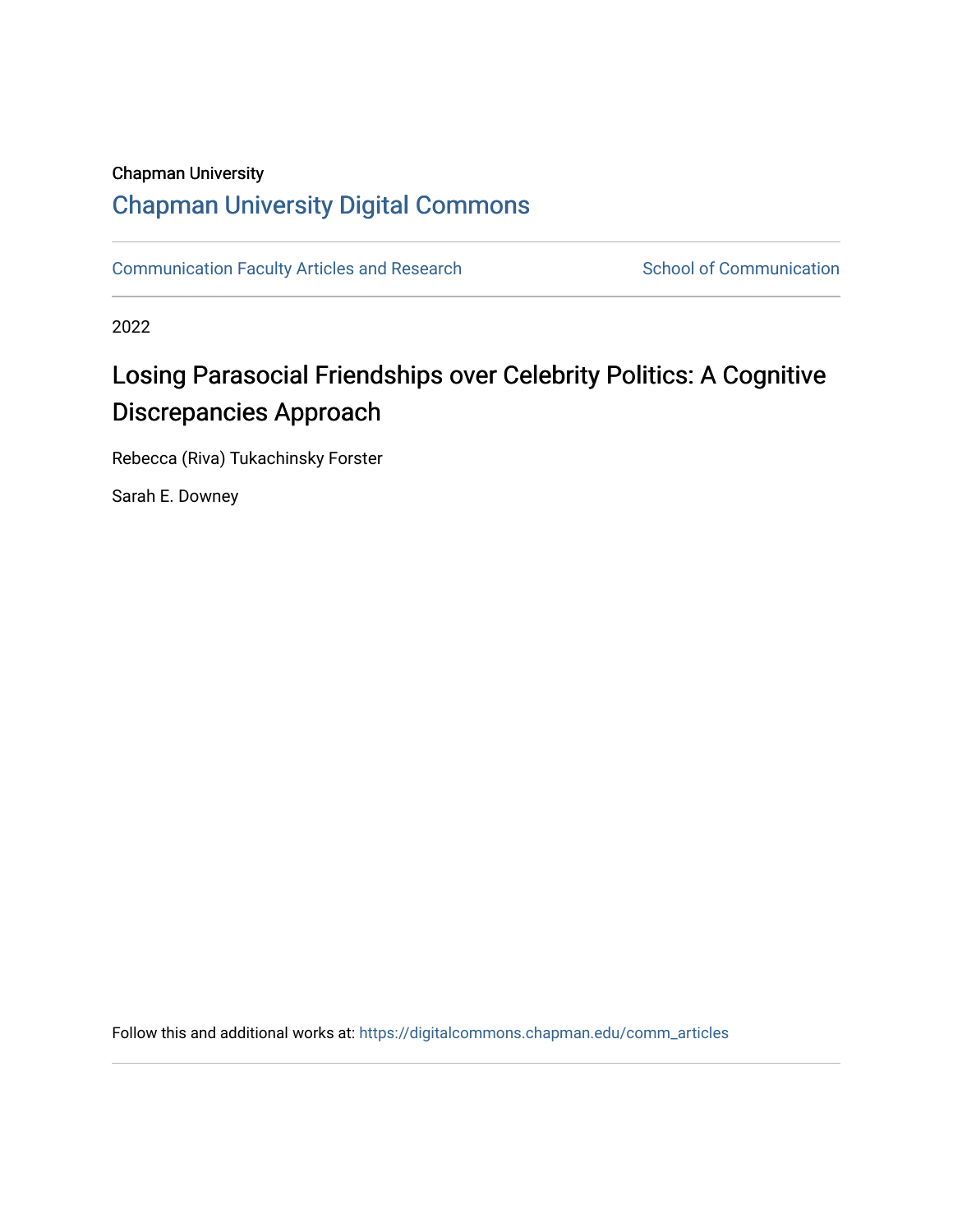# Losing Parasocial Friendships over Celebrity Politics: A Cognitive Discrepancies Approach

### **Comments**

This is a pre-copy-editing, author-produced PDF of an article accepted for publication in Psychology of Popular Media in 2022 following peer review. The definitive publisher-authenticated version is available online at [https://doi.org/10.1037/ppm0000385.](https://doi.org/10.1037/ppm0000385)

This article may not exactly replicate the final version published in the APA journal. It is not the copy of record.

### Copyright

American Psychological Association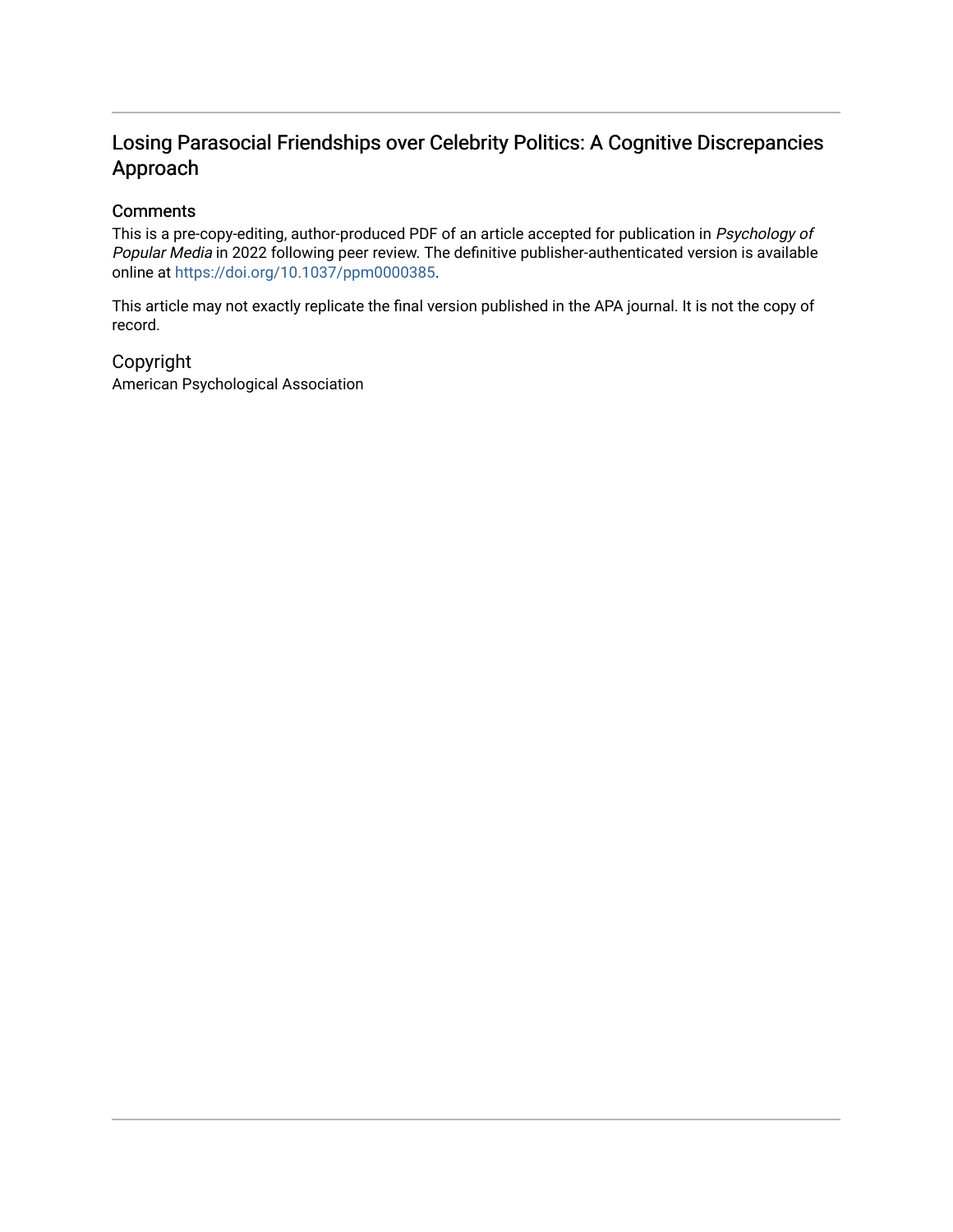## **Losing Parasocial Friendships over Celebrity Politics: A Cognitive Discrepancies Approach**

Rebecca (Riva) Tukachinsky Forster<sup>1</sup> and Sarah E. Downey

Chapman University

<sup>1</sup>Corresponding author. Please direct all correspondence to Dr. Rebecca Tukachinsky Forster, School of Communication, Chapman University, One University Drive, Orange, CA 92866. Email: [tukachin@chapman.edu](mailto:tukachin@chapman.edu) Orcid ID: https://orcid.org/0000-0002-5534-5300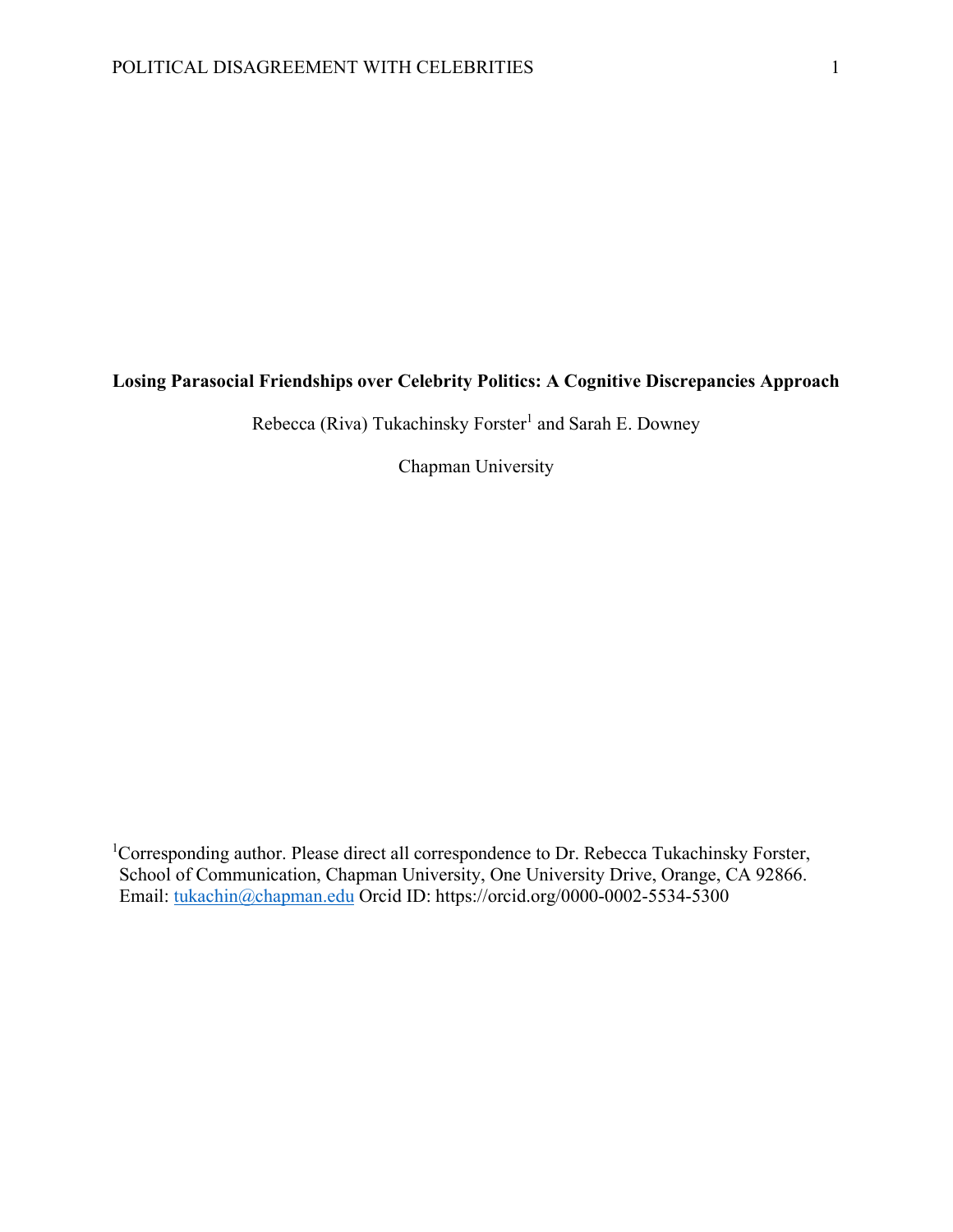#### **Abstract**

The present study examines four cognitive discrepancy management strategies that media users can employ in response to a celebrity making a political statement that runs contrary to their beliefs. The experiment  $(N=382)$  replicates the results using three celebrities and two attitude object contexts. Exposure to a celebrity making political statements that the media user disagrees with resulted in weaker PSRs with the celebrity and attribution of lesser importance to that issue. Viewers who particularly liked the celebrity prior to the study were more likely to decouple the actor from their line of work in order to continue enjoying the actor's media content despite their political disagreement. These findings illuminate the potential consequences of celebrity politics for both the media figures' stardom and the citizens' political participation.

*Keywords*: Parasocial relationships, Celebrity politics, Political homophily, Social media

#### **Public Significance**

Entertainment celebrities often voice their stance on various social issues. The study examines the consequences of this practice, showing that although entertainers can leverage their celebrity status to attenuate public opinion, it might come at the cost to their popularity. These findings can inform efforts to maximize the impact of political advocacy, enhance celebrity management practices, and promote political participation.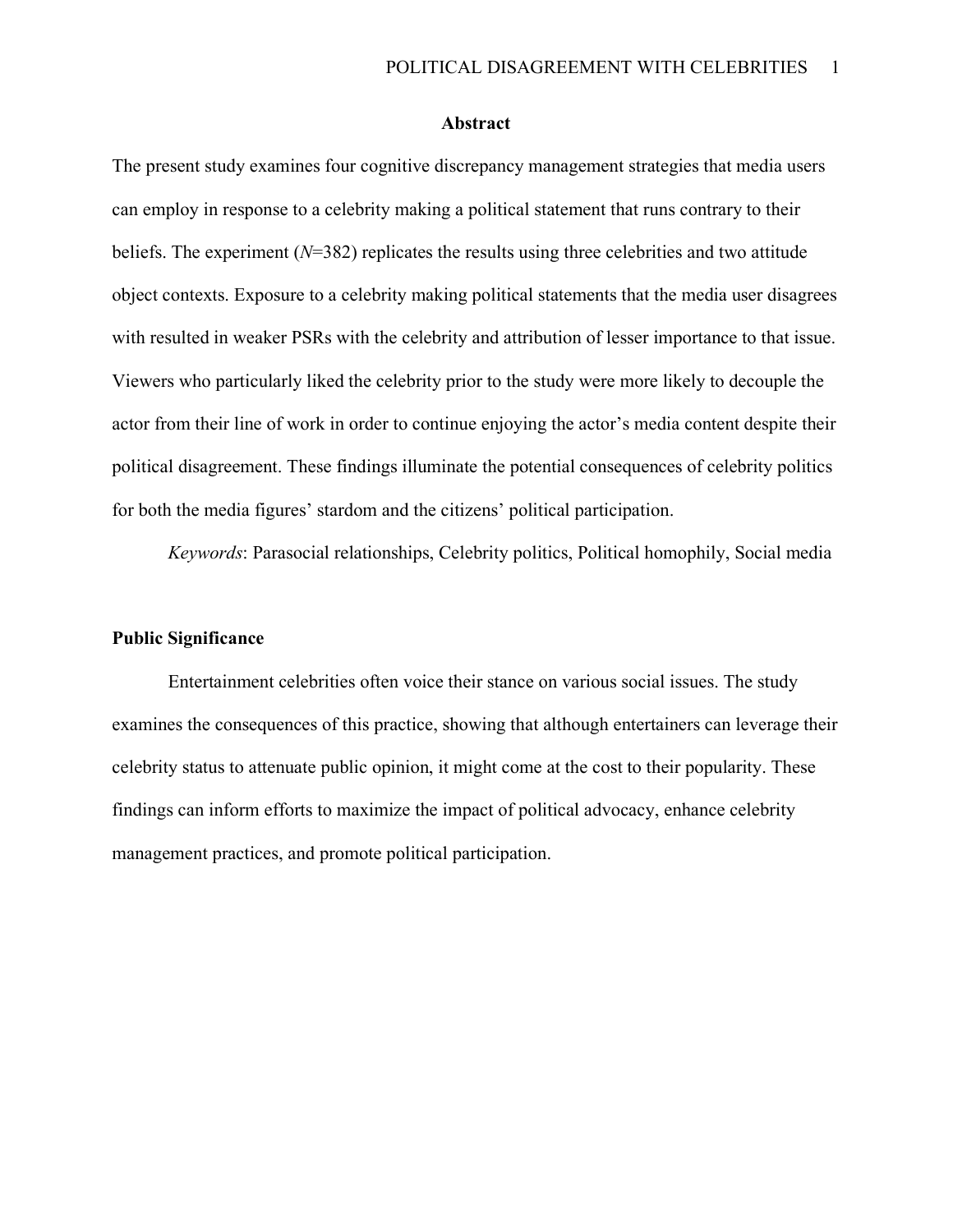#### **Losing Parascoial Friendships over Celebrity Politics: A Cognitive Discrepancies Approach**

In her 2017 acceptance speech for a lifetime achievement award at the Golden Globes, Meryl Streep poignantly criticized President-elect Donald Trump. In response, Trump unleashed a fierce counterattack on social media, calling the actress "overrated" (Barraclough, 2017). In all probability, among the millions of Americans who voted for Trump, there had to have been people who also loved Streep. How did these individuals reconcile their liking of the two media personalities that had now become vicious political adversaries?

Many entertainers use their celebrity to make a statement on political causes — from endorsing presidential candidates to advocating for social issues. While research, overall, suggests that celebrity's political activism can significantly impact public opinion (Garthwaite & Moore, 2013), it remains largely unknown how these efforts are met by individuals across the aisle and what the cost of taking a stance on controversial political issues are. How do media users manage the incongruence between their liking of the media personality and their disagreement with the celebrity's politics? To shed light on these questions, the present study examines four cognitive discordance management strategies that media users can employ in response to celebrities' political statements that run contrary to their beliefs.

#### **Celebrity Politics**

Celebrity involvement in U.S. politics can be traced back to the early 20<sup>th</sup> century, such as celebrities promoting Liberty Bonds during World War I (Brownstein, 1992) and actors campaigning for the Republican presidential nominee Warren Harding (Morello, 2001). A century later, celebrities continue to play an important role in politics. For example, in the 2020 Presidential elections, the roster of celebrities endorsing the Democratic Party nominee sported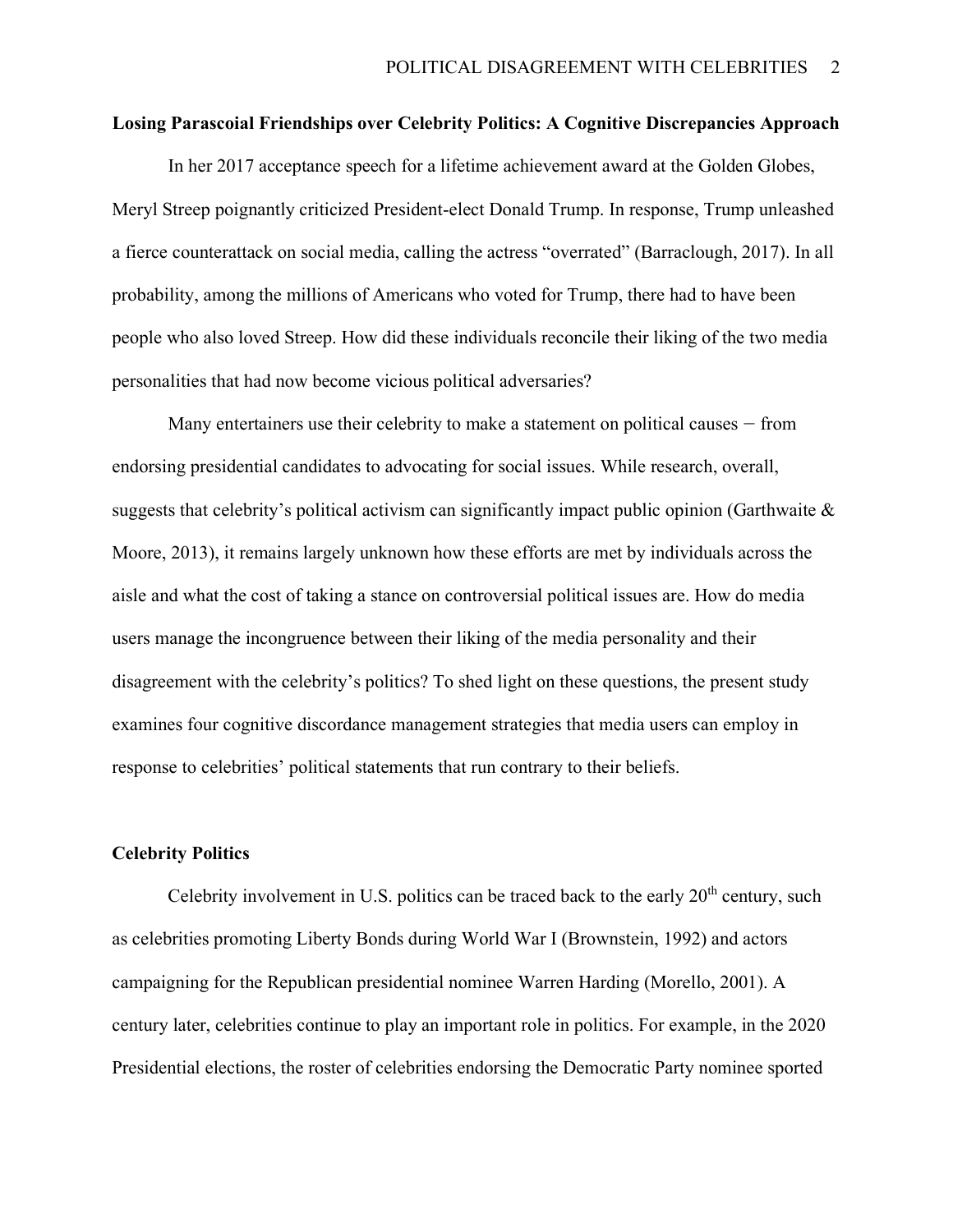major pop stars such as Justin Timberlake and Taylor Swift. In addition to casting support for a political candidate, celebrities are also vocal on various specific political issues – from actor Sean Penn demonstrating against the war in Iraq, to NFL player Colin Kaepernick protesting against police brutality.

Ample research in other strategic communication contexts has documented the tremendous impact that celebrity endorsements can have on media users. For instance, when implemented properly, this strategy can boost consumers' brand attitudes and purchase intentions (for meta-analysis, see: Knoll & Matthes, 2017) and promote the adoption of various health behaviors (for a meta-analysis, see: Kresovich & Noar, 2020). Similarly, celebrities seem to exercise their influence on media users in the political domain, enlisting the public's support for social policies, mobilizing citizens to vote, and fostering support for specific political candidates (Brown, 2020; Oldenburg, 2015). Famously, Garthwaite and Moore (2013) estimated that Oprah Winfrey's endorsement of Barack Obama for the 2008 Democratic presidential nomination netted over one million votes and increased voter turnover overall. Celebrities' impact was thought to be particularly pronounced among younger and less politically involved voters who are generally less likely to pursue political information and thus would rely more heavily on heuristics such as celebrity endorsement (e.g., Knoll & Matthes, 2017; Kresovich & Noar, 2020).

Celebrities' involvement in politics is not received without controversy. Some scholars deem it to be a populist and less sophisticated form of citizenship (for review: Nolan & Brookes, 2015). From this perspective, celebrity politics give too much power to individuals who lack credentials, therefore hijacking the democratic process (Aecher et al., 2020). Others, on the other hand, see it as an opportunity to increase political participation among otherwise disengaged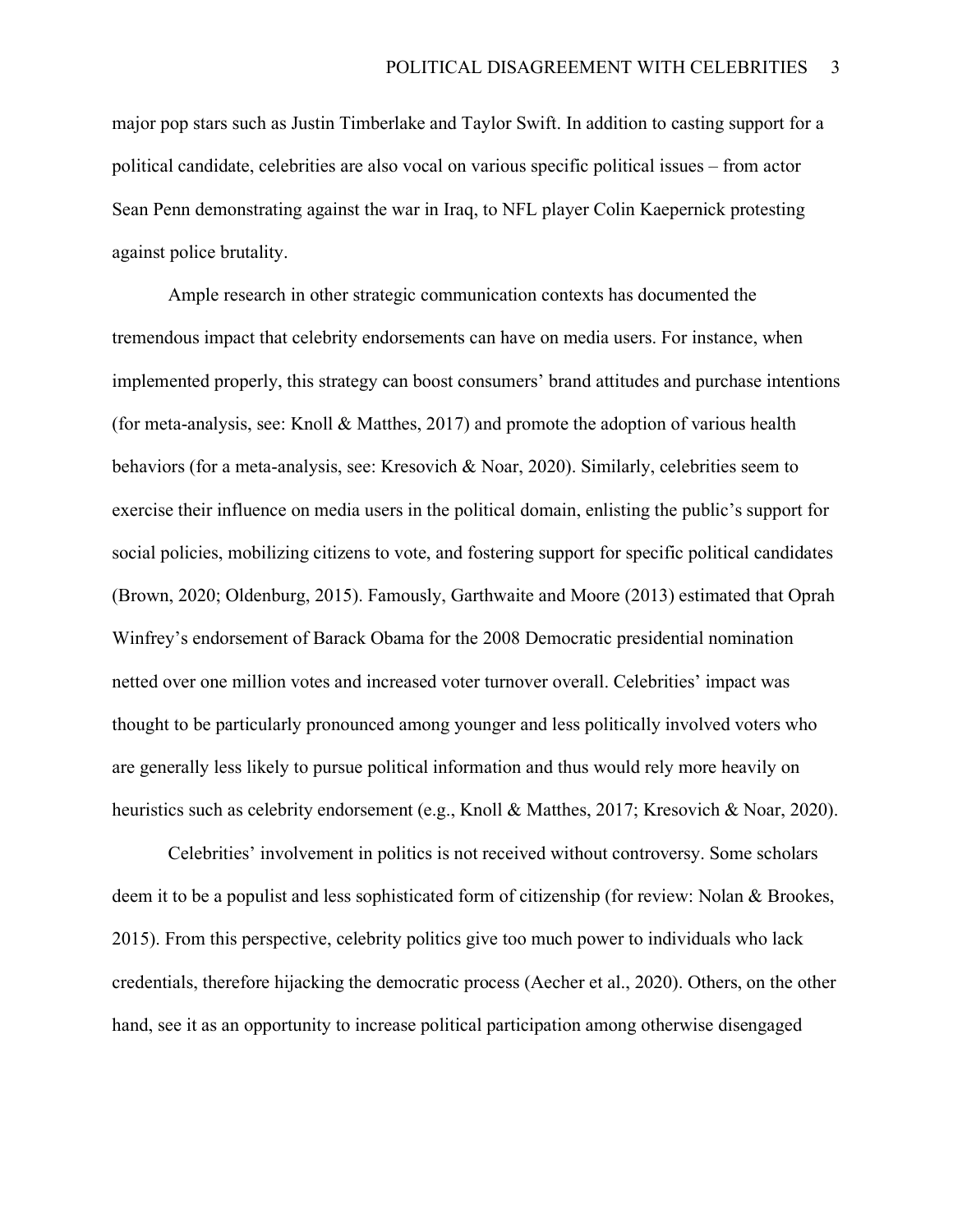citizens (Nownes, 2012; Veer et al., 2010; Loader, 2016). In this view, celebrities should be praised for leveraging their popularity to promote social causes.

Young media users echoed this ambivalence. Young adults in the United States, United Kingdom, and Australia expressed concerns about the celebrities' potential power to influence social issues despite lacking expertise and accountability (Loader et al., 2016). Others, loath celebrity politics as a publicity stunt and are critical of celebrities partaking in political campaigns (Nisbett  $&$  DeWalt, 2016). Nonetheless, young people appear to be generally approving of celebrities using social media for political speech (Nisbett & DeWalt, 2016). They are simply curious to know what their favorite media figures think about important social issues (Loader et al., 2016).

Past research has demonstrated that youngsters rely on celebrities' social media for cultivating a parasocial relationship (PSRs) -- the illusion of an interpersonal bond between the audience members and the media personality (e.g., Bond, 2016). Celebrity's self-disclosure, such as posting stories and photographs that offer a glimpse of their personal lives, promotes media users' parasocial relationships with the media figures and leads to greater user engagement (Kim & Song, 2016, Tukachinsky, et al., 2019). In a similar vein, celebrities' political social media posts offer a sense of immediacy and authenticity in connecting to the celebrity, exposing youth to the media figures' worldviews and beliefs (Nisbett & DeWalt, 2016). Such political social media posts can, therefore, contribute to parasocial bonding with the celebrity.

Past research has shown that homophily (Tukachinksy et al., 2020), and particularly attitudinal homophily (Turner, 1993), wherein individuals believe their worldview to match that of the media figure, promotes a sense of closeness to one's liked media figure. However, this finding raises questions regarding the potential effect of incongruence between the media users'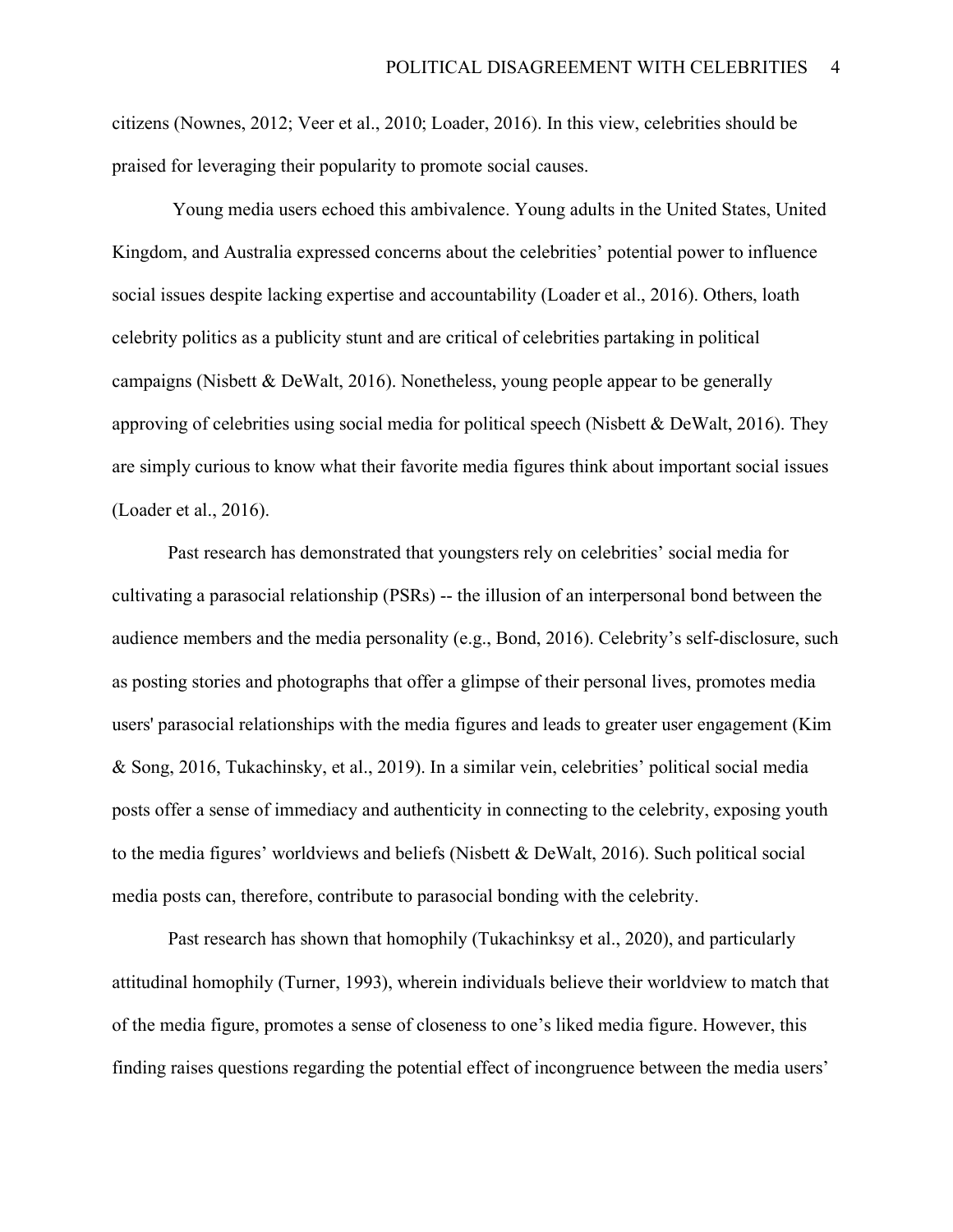and the celebrities' expressed political views. What happens if the media figure divulges a political stance that the media user opposes?

Celebrities seem to be cognizant of the potential toxicity of this situation and tend to be strategic when casting public support for social causes. This caution brings celebrities to gravitate towards non-contentious causes (e.g., stopping hunger in Africa) that would not spark controversy or tarnish their reputation. Even when celebrities make a stand on more partisan issues (e.g., LeBron James' social justice activism), it is done in a very calculated manner, in fear of compromising the celebrity's star status and alienating fans with a different worldview (Coombs & Cassilo, 2017).

Understanding the effects of such incongruence is particularly important in the case of younger media users, given the critical role that celebrities play in their psychological development (Stever, 2011). In adolescence, celebrities constitute role models that inform the teenagers' emerging identity. In young adulthood, celebrities provide an important experience of safe intimacy and social comfort. These deep and meaningful relationships that young people form with media personalities uniquely position celebrities to penetrate young media users' political apathy and promote political engagement (e.g., Austin, et al., 2008; Inthorn, et al., 2011). However, the impact of exposure to celebrities' political speech was examined mostly in non-contentious contexts. While celebrities and scholars express concern for the potential negative ramifications of taking a political stance audiences disapprove of, there is little empirical examination of this question. Thus, the consequences of exposure to celebrities' counter-attitudinal political speech remain largely unknown. The current study makes a step towards filling the gap by exploring young adults' responses to disagreement with celebrities' political social media posts.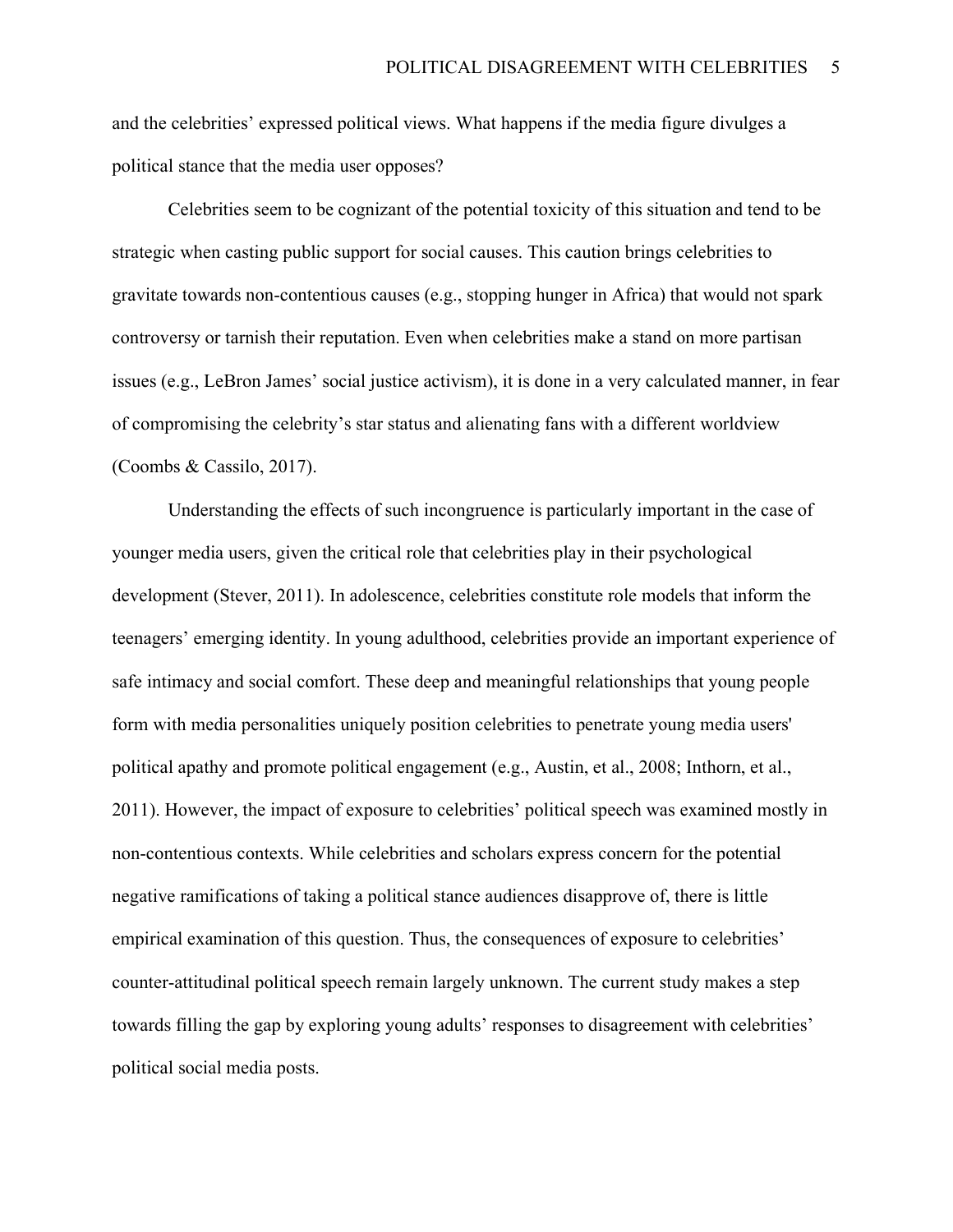#### **Political Homophily and Social Relationships**

People generally prefer the company of others whom they find to be similar to themselves, particularly in terms of attitudes and world views (Montoya et al., 2008). This homophilic preference has been explained by the fact that communication with like-minded individuals is more efficient and friction-free (Rogers & Bhowmik, 1970). Consequently, friendships and romantic relationships form mostly along political lines (Buliga et al., 2021; Buliga & MacInnis, 2020). Regardless of their political leaning, Americans surround themselves with friends that share their political worldview and loathe those who disagree with it (Iyengar et al., 2012). Recently, 24% of Democrats stated that they would not be friends with someone who holds opposing political views as them (Sanders, 2020) and 39% of Americans declared that they would not date someone who identifies with a different political party than them (Ballard, 2020).

Homophily not only drives relationship formation, but also plays a role in maintaining existing ones. Political issues are increasingly seen as morality and justice issues, and by extension, people's political stance is viewed as a reflection of their ethics and values. Thus, relationships fold under pressure and individuals lose mutual respect due to political disagreements (Smith, 2020). No matter what side an individual is on, people typically see themselves as fair and reasonable and deem the other side irrational or even immoral (Ballard, 2020). Consequently, political disagreements become much more personal, leading to drastic steps, including termination of friendships and marriages (Smith, 2020; Whitesides, 2017). Similarly, in the context of social media, individuals feel morally superior to others with an opposite political worldview and "unfriend" them (Neubaum et al., 2021), particularly when someone takes offense to their post or expresses public disagreement (John & Dvir-Gvirsman,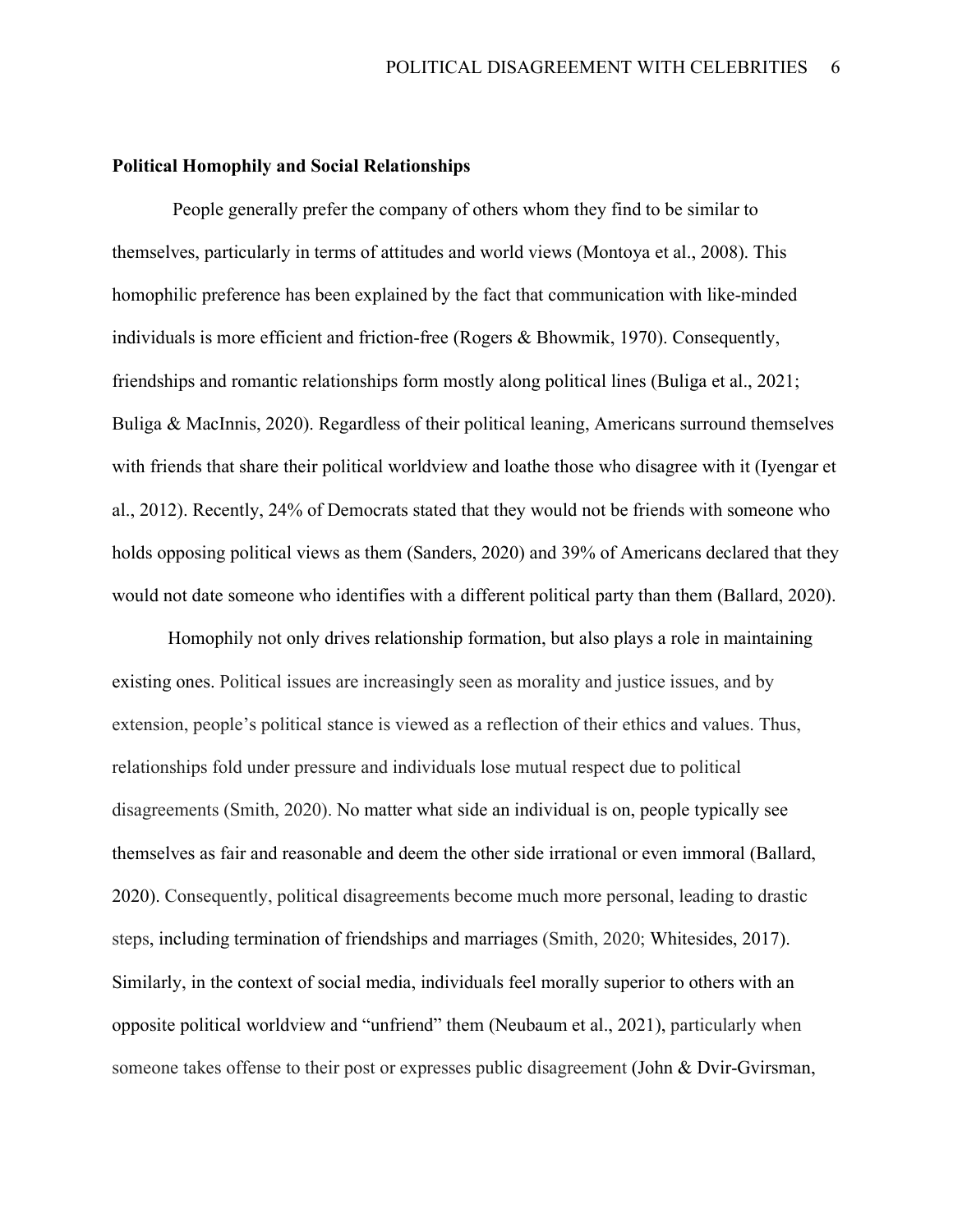2015). Not surprisingly, then, people have become more cautious of expressing their beliefs. Recently, 62% of Americans reported that they avoid voicing their beliefs because they fear others may find them offensive (Ekins, 2020). When individuals do speak their mind, those who oppose their views face a cognitive incongruence find themselves torn between their commitment to the friendship and their political stance.

#### **Theories of Managing Cognitive Inconsistencies**

Several of the early psychological theories of persuasion developed in the 1940s and 1950s (for review: Newcomb, 1968b) examine how individuals manage cognitive inconsistencies that arise when there is a mismatch between an opinion a person holds about another entity (e.g., object, person, event, etc.). Collectively, these theories maintain that to achieve a balanced state, either the relationships between these three elements should all be positive, or two of the relationships can be negative, and the third one should be positive. These two balanced states feel comfortable and will be resistant to change. Any other combination of relationships between these cognitive elements would be unbalanced, resulting in a psychological tension that individuals would be motivated to resolve by changing the discordant cognitive elements. Newcomb (1968a), further built on this theorization, positing that the motivation for achieving symmetry depends on the intensity of the person's initial sentiments towards the other entity and the perceived severity of the discrepancy between the other entities. Equilibrium can be achieved by either changing the other person's attitude towards the third entity or by changing one's own attitude towards the other person or towards the matter they disagree on.

#### *Response to Disagreement With a Celebrity*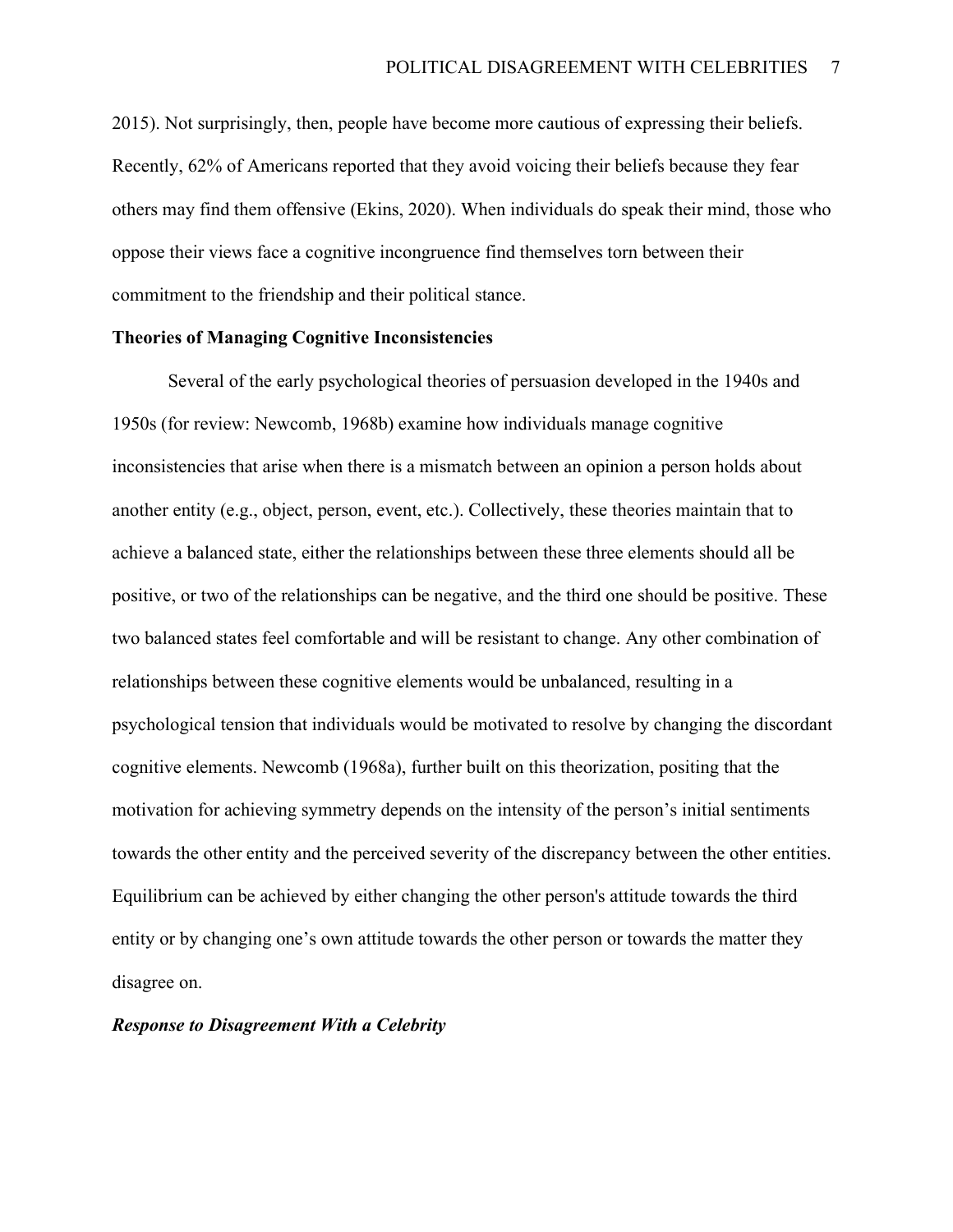The cognitive discrepancy management theories suggest that to reconcile the incongruence between the audience member's liking of the celebrity and the celebrity's objectionable political stance, media users can employ one of several strategies. Generally speaking, they can be classified as attitude modification and rationalization strategies.

**Attitude modification.** First, cognitive dissonance can be resolved through attitude change by modifying one of the two incongruent beliefs (Jarcho et al., 2011; Starzyk et al., 2009). In this case, audiences would change their attitude towards the celebrity or their attitude towards the political issue. After all, the entire raison d'etre of entertainers making public political endorsements is to use their celebrity status to impact their fans' political beliefs. However, while attitudes on some topics can be relatively amendable, attitudes that are central to one's worldview, addressing important issues that individuals are more heavily invested in and committed to, will be highly resistant to change (Bodenhausen & Gawronski, 2014). The alternative to changing one's political belief to align it with that of the celebrity is to change one's attitude towards the celebrity.

Detachment from a celebrity is not a task that should be taken lightly. Parasocial relationships that media users form with celebrities generally employ the same psychological mechanisms that underlie non-mediated social relationships (Tukachinsky et al., 2020). These PSRs can be deep and meaningful, and thus their termination (dubbed parasocial breakup, PSB) can be a painful experience (Eyal & Cohen, 2006) akin to responses to non-mediated relationship dissolutions. Social exchange theories suggest that when interpersonal relationships are under strain, individuals who are deeply invested in and committed to the relationship avoid risking a breakup. Instead, they tend to prefer passive conflict resolution strategies, such as displaying loyalty to their partner (Homans, 1961; Redmond, 2015). Following the same logic, the intensity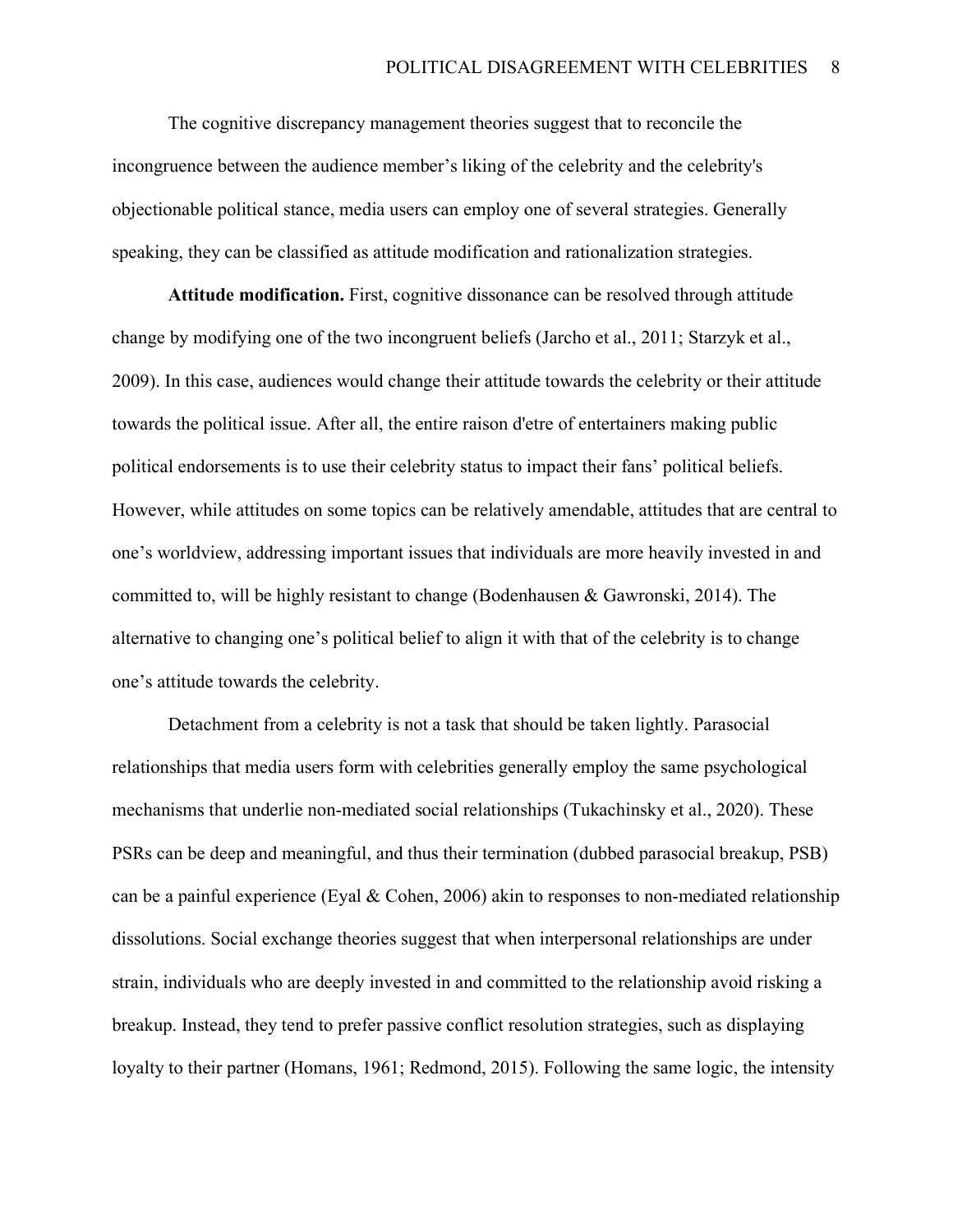of the media users' prior engagement with the transgressed celebrity will make a PSB more painful and, thus, a less likely course of action.

In sum, which attitude is going to be changed – that concerning the celebrity or the political issue – should, therefore, be determined by their relative importance. The stronger individuals feel about the political issue at hand, the harder it would be for them to modify that attitude. Conversely, greater investment in the celebrity will make it costlier to undergo a parasocial breakup from that media personality. Although, to our knowledge, research has not specifically examined the effect of political disagreement with celebrities on PSRs termination, several studies examined media users' reactions to celebrities' moral transgressions (e.g., Hu, 2016). In line with the above theoretical propositions, these studies found that individuals are more likely to forgive celebrities for relatively minor misbehaviors that are presumably not as central to their moral self-concept. This tendency is particularly prevalent among individuals that had a stronger connection with the celebrity in the first place (Hu et al., 2018).

Taken together, it is hypothesized that exposure to a celebrity expressing a political stance that is incongruent with that of the media user, will result in several cognitive discrepancies management strategies. First, individuals can restore balance between the discrepant cognitions through attitude change: (H1) reducing PSR with the celebrity; or (H2) changing their own attitude towards the issue. It is hypothesized that the strength of the attitude prior to the occurrence of the dissonance determines whether this, now incongruent, cognition will be modified. Those who felt less strong about the celebrity to begin with will be more likely to reduce their PSR with the celebrity, whereas holding a less firm belief on the political issue will make audiences more open to adopting the celebrity's stance: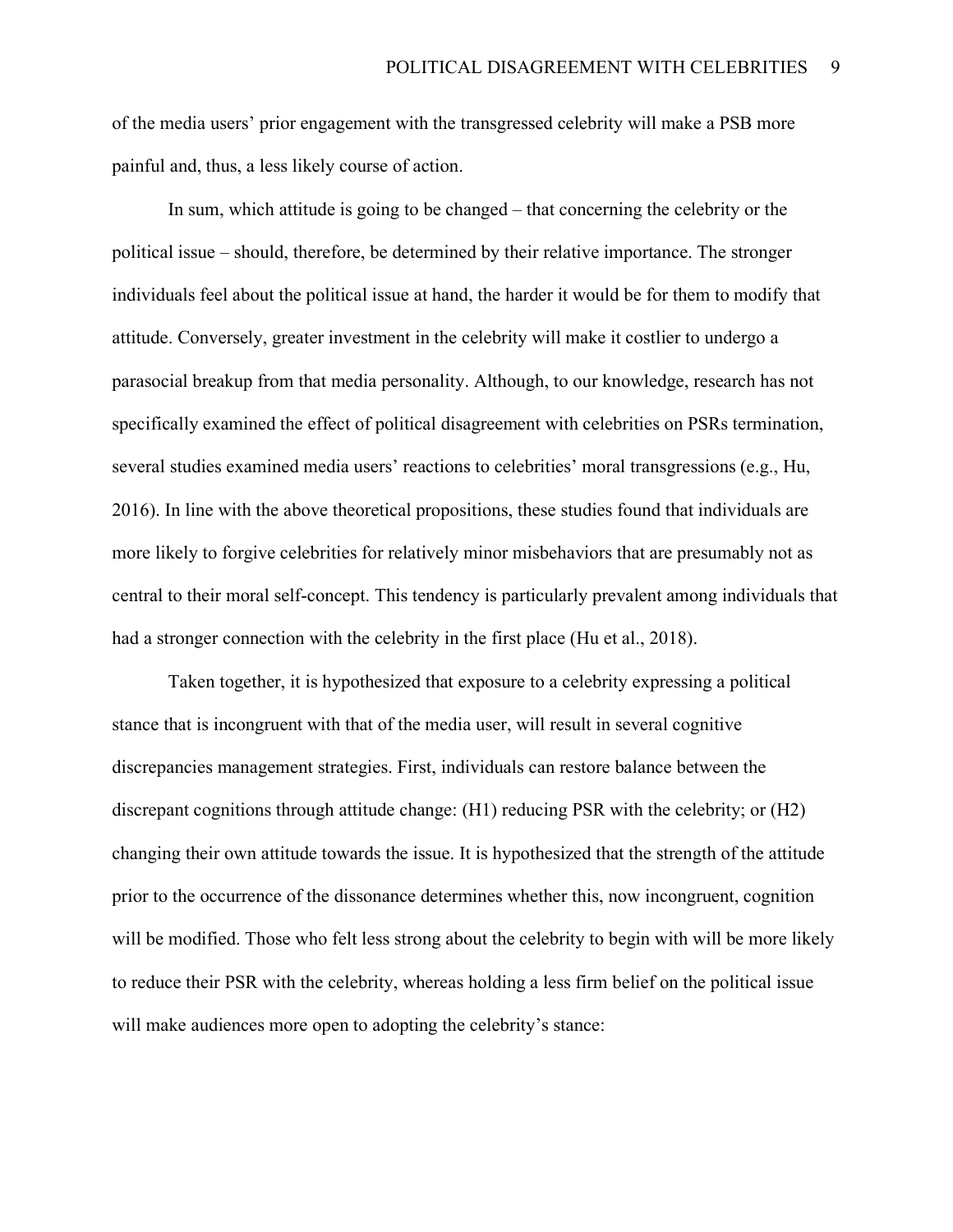- H1a: Media users exposed to an actor expressing attitudes that are incongruent (vs. congruent) with their own stance, will report lower PSRs with that actor.
- H1b: The effect in H1a will be moderated by prior liking of the celebrity such that the effect of disagreement with the actor on PSR strength will be more pronounced among those who liked the actor less prior to exposure to the celebrity's incongruent political speech.
- H2a: Media users exposed to an actor expressing attitudes that are incongruent (vs. congruent) with their own stance, will report lower support for the actor's position.
- H2b: The effect in H1a will be moderated by prior attitude intensity such that the effect of disagreement with the actor will be less pronounced among those who held more moderate opinions on the issue prior to exposure to the celebrity's incongruent speech.

**Rationalization strategies.** Attitude change is only one way in which individuals can manage the dissonance, and a costly one at that. Instead, individuals can attempt to rationalize and reframe the conflicting beliefs in a way that would trivialize the discordance. This notion has been recently demonstrated in a study on public responses to then-Republican Presidential candidate, Donald Trump. Gabriel et al. (2018) found that the PSR media users had with Trump as a reality show personality resulted in a propensity to believe his positive political statements while discounting his controversial statements as not something he intends to act on. In fact, selfidentified Democrats were particularly prone to disregard Trump's negative statements. Relatedly, individuals can dismiss the importance of the issue, thereby rendering the dissonance less bothersome (Starzyk et al., 2009; Jarcho et al., 2010; McGrath, 2017).

In the case of celebrity moral transgressions, media users can also engage in moral decoupling, by differentiating between their judgment of the media personality behavior and the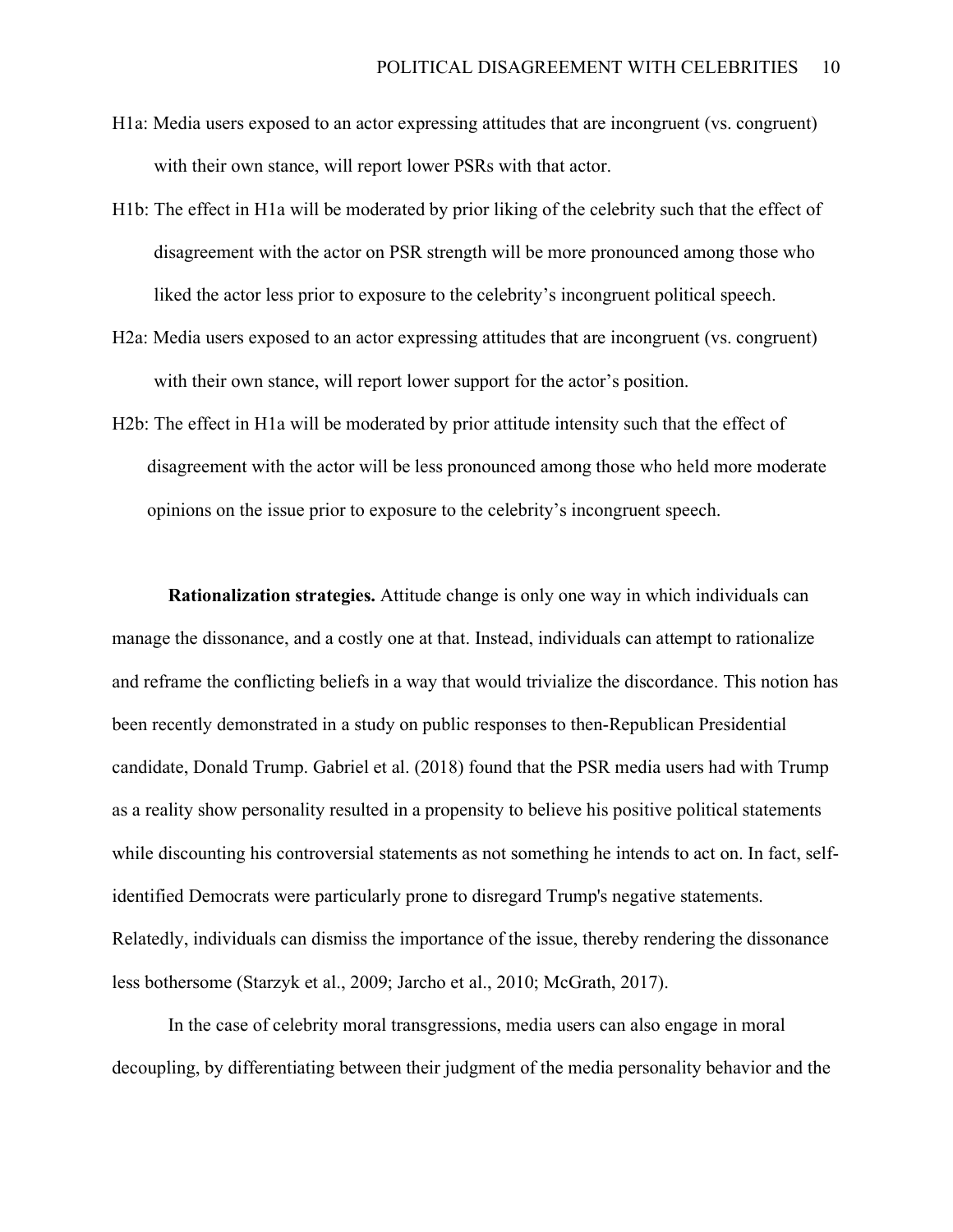celebrity's line of work. In so doing, audiences can condemn the entertainer's misbehavior without paying the full price of detachment from that media figure. For example, Wang and Kim (2019) found students who read a news story about a celebrity's minor transgression (assaulting a paparazzi) used moral decoupling to allow themselves to enjoy the actor's work while also disapproving of his behavior. Similarly, Hu (2016) found that reading a news story about an actor's misbehavior damaged the PSR with him but did not reduce the audiences' PSR with the character he played. This finding implies that, at least some of the time, audiences are able to maintain a distinction between the actor and the character portrayed by that actor. This decoupling, in turn, allows media users to continue enjoying the work of an actor whom they find personally reprehensible.

Thus, it is hypothesized that individuals use rationalization strategies for managing cognitive discrepancies: (H3) decoupling support for the celebrity and the celebrity's political position; or (H4) underplaying the importance of the issue. Here, again, prior liking and attitude strength are expected to moderate media users' response. Specifically, it is hypothesized that: H3a: Media users exposed to an actor expressing attitudes that are incongruent (vs. congruent)

with their own stance, will express lesser support for the actor's work.

- H3b: The effect in H3a will be moderated by prior liking of the celebrity such that the effect of disagreement with the actor will be more pronounced among those who liked the celebrity more prior to exposure to the actor's incongruent political attitudes.
- H4a: Media users exposed to an actor expressing attitudes that are incongruent (vs. congruent) with their own stance, will rate the issue as less important to them.
- H4a: The effect in H4a will be moderated by prior attitude intensity such that the effect of disagreement with the actor will be more pronounced among individuals who had more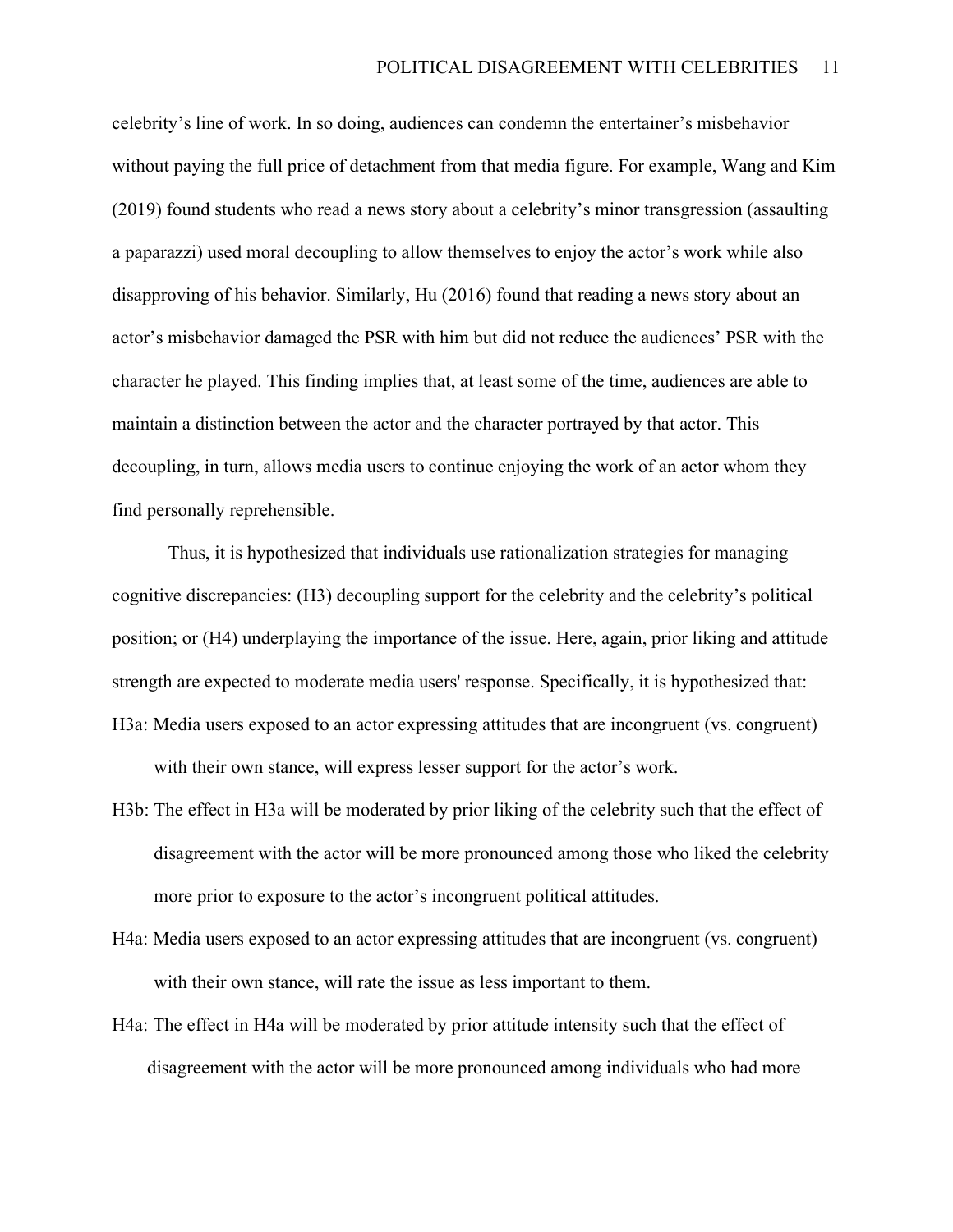moderate attitudes towards the issue prior to exposure to the actor's incongruent political attitudes.

#### **Method**

#### **Study Overview**

The study has been approved by the authors' Institutional Review Board. Data were collected using an online platform during the Fall 2019 semester. Upon consenting to participate in the study, students were asked a series of demographic questions, their political leaning, and stance on various social issues. Then, they were randomly assigned to one of three celebrity conditions (Jack Black, Dwayne Johnson, or Ryan Gosling) and were presented with a Twitter account profile of that celebrity. Participants were asked to identify the name of the celebrity in the photograph, list the movies/TV programs they have seen the celebrity appear in, and indicate how much they like that celebrity. All the participants correctly identified the celebrity and reported seeing his work. Next, participants were randomly assigned to one of the 12 political tweet conditions (Jack Black/Dwayne Johnson/Ryan Gosling X liberal/conservative X guns/immigration). The three tweets expressed either a very conservative or a very liberal stance on either gun control/rights or immigration (Figure 1). A manipulation check question asked participants about the extent to which they agreed or disagreed with the celebrity. Then, participants proceeded to complete measures of PSRs with the actor; decoupling support for the actor's work; attitudes on the political issue; and importance of that issue<sup>[1](#page-14-0)</sup>. The study concluded with a debriefing message informing the participants that the tweets were fabricated for the purpose of the study.

<span id="page-14-0"></span> $1$  In the final stage of the study that is not reported in this manuscript, participants were presented with a print advertisement for bottled water featuring the same celebrity. Participants were asked to report their perception of this brand of water and purchase intentions.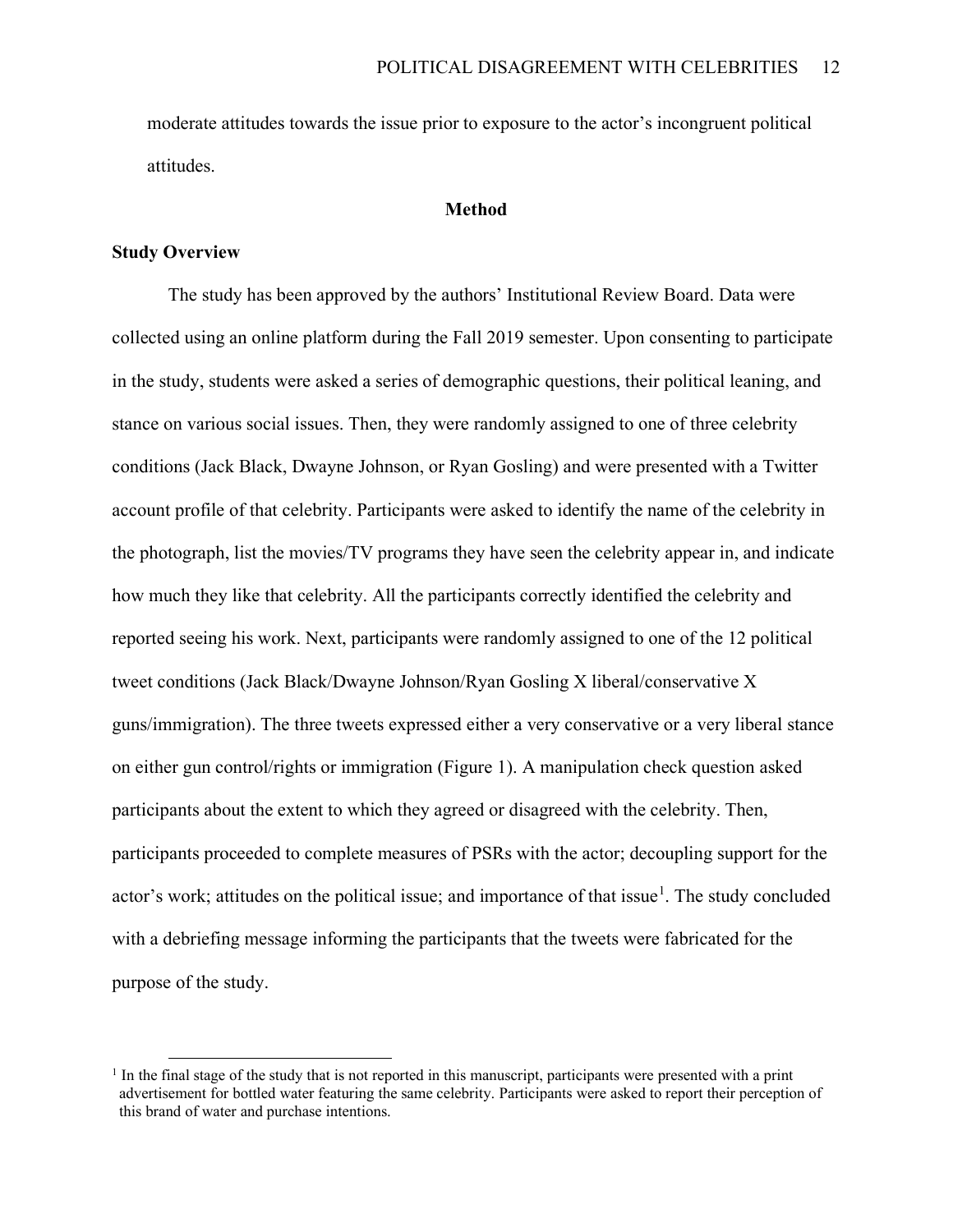#### **Participants**

The sample was comprised of 382 undergraduate students from a university in the Western United States aged 18-35 years ( $M = 19.5$ ,  $SD = 2.29$ ). The majority of the participants were women (79.5%). Most of the participants identified as White (61.9%), followed by Asian (17.1%), Latinx (9.1%), African American/Black (2.7%), Pacific Islander/Native Hawaiian (1.2%) and the rest of the participants identified themselves as "other". On a 7-point Likert scale ranging from *Strongly Liberal* (1) to *Strongly Conservative* (7) (McCright & Dunlap, 2011), participants rated themselves, on average, around the center of the scale (*M* = 3.24, *SD* 1.38).

#### **Manipulation**

#### *Pilot Tests*

The celebrity and the topic used in this study were chosen based on extensive pilot work with participants outside the main study sample. First, a group of students was asked to list their favorite celebrities. Another sample of students was then used to assess students' PSRs with those celebrities and their perception of each celebrity's stance on various social issues (e.g., same-sex marriage, immigration, etc.). The pilot data identified celebrities that are recognized by all the students, were liked, but were not associated with any particular political stance (and thus could be believably manipulated to post either a liberal or a conservative statement). For instance, Emilia Clarke was one of the most well-liked actors, but she was known for her liberal attitudes, making her a poor choice for this study. Three celebrities who were not politically active at the time of the study were used: Jack Black, Dwayne Johnson, and Rayan Gossling.

It was important to use a study context in which it would be possible to manipulate the media figures' stance. For instance, pilot study participants believed that all the celebrities were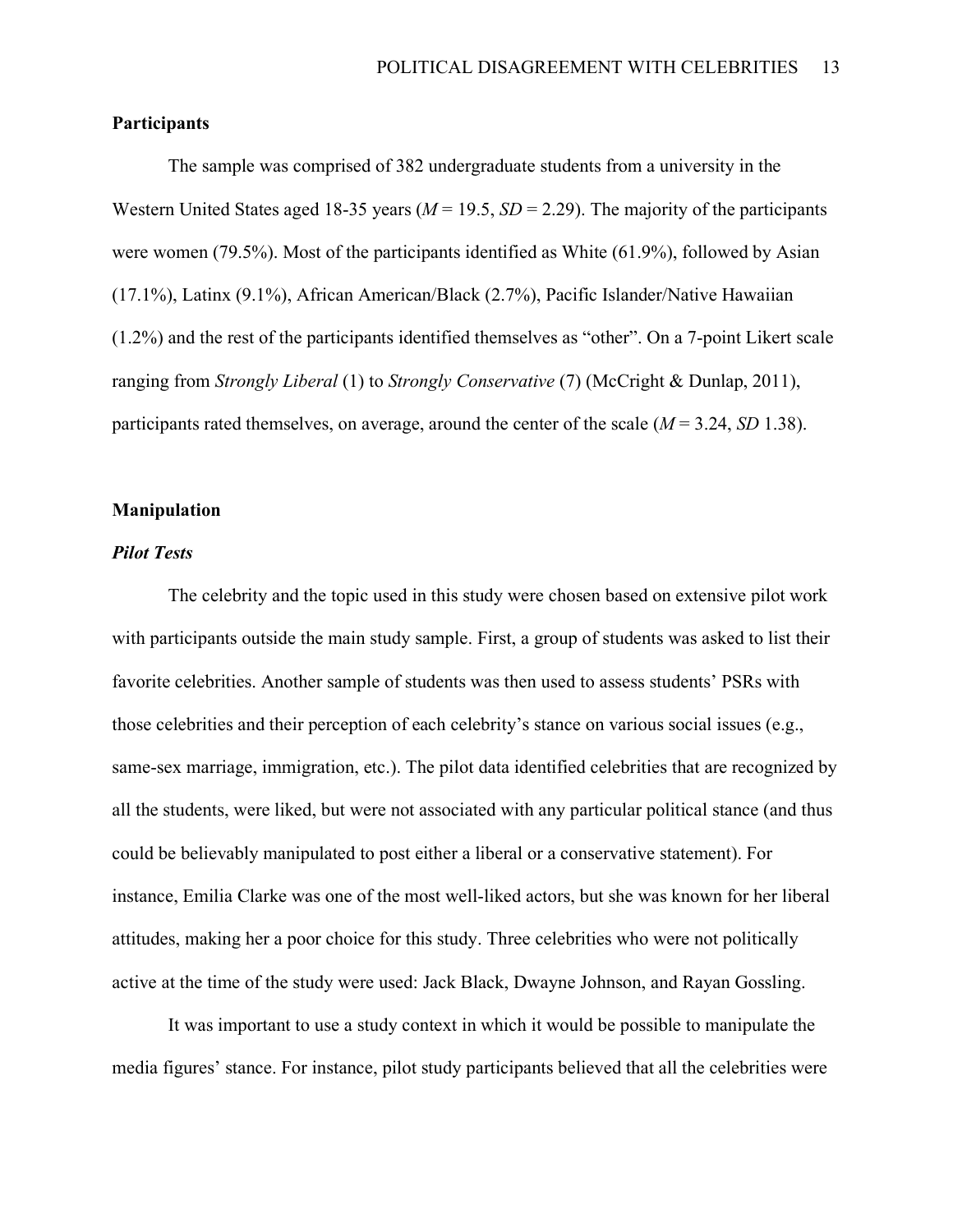strong supporters of same-sex marriage, rendering this topic unsuitable for the study. Based on the pilot results, immigration and gun rights/control were chosen as attitude objects in this study. These topics are particularly fitting because these issues have become increasingly polarized in American society over the past few years (Mitchell & Jurkowitz, 2021). Americans are divided on party lines over support for stricter gun laws (Doherty et al., 2021), immigration policies, and taking refugees (Daniller, 2020).

#### *Attitude Congruence Manipulation*

In the first phase of the study, participants reported their views on various social topics, including the target social issues (immigration and gun control) embedded among filler items related to issues such as taxes and abortions. For each social issue, participants were asked to indicate on a 7-point scale how liberal or conservative their leaning is. These scores were later used to classify individuals as having either a liberal or a conservative stance on that issue. After completing the pretest measures, to manipulate congruence between the audience's and the celebrity's stance, participants were randomly assigned to view tweets that expressed either a liberal or a conservative position on guns or immigration. Hence, regardless of the participant's personal views, half the participants were exposed to counter-attitudinal messages. The posts were generated using a photo-editing software to make the messages appear as coming from the actor's verified account and kept a consistent engagement metric (see Figure 1).

At the data analysis stage, pretest ratings of the social issue that each participant was exposed to in the tweet (guns or immigration) were used to divide the sample into liberal/conservative groups. Individuals who chose the middle response option on the scale or stated "I don't know" were excluded from the sample at this point (immigration:  $n = 49$ , guns: *n*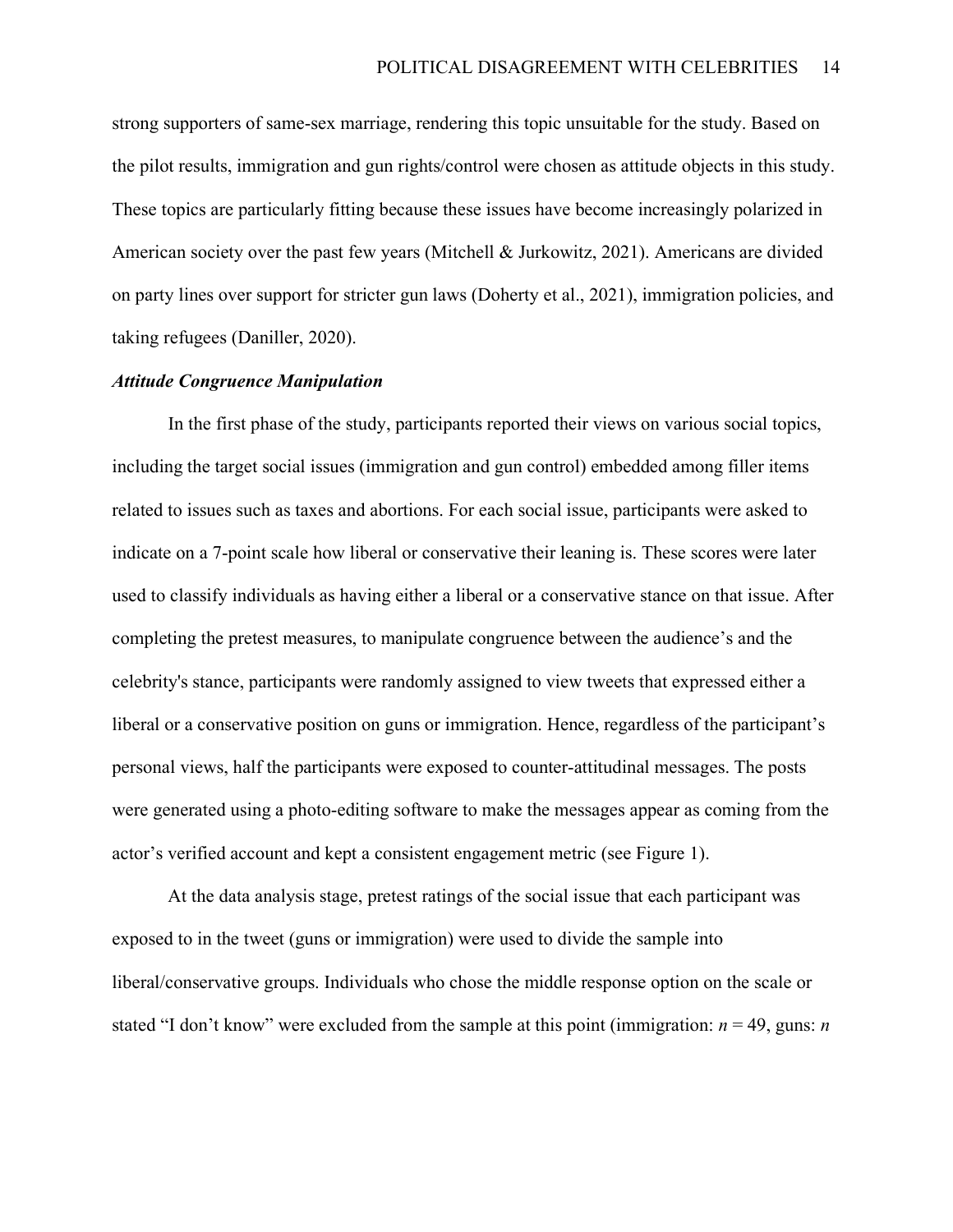= 40). Next, each participant was classified as either seeing an attitude-congruent or attitudeincongruent tweet, regardless of its actual political leaning.

A manipulation check item confirmed that the manipulation had a large and significant effect ( $t(265)$  = 18.96,  $p < .001$ , Cohen's  $d = 2.32$ ). Individuals that were classified as falling into the incongruent condition (exposed to a counter-attitudinal tweet) rated their agreement with the celebrity substantially lower ( $M = 2.76$  *SD*= 1.57) than those in the congruent condition ( $M =$  $5.90 \text{ } SD = 1.11$ .

#### **Measures**

All the measures used a 7-point Likert-type scale, and responses were coded such that higher scores indicate greater agreement with the statements.

### *Prior Liking of the Actor*

Pretest levels of liking of the celebrity were assessed with a single item. Participants were shown a photograph of one of the three celebrities (Jack Black, Dwayne Johnson, or Ryan Gosling), and were asked to indicate how much they liked that actor  $(M = 5.43, SD = 1.09)$ .

### *Parasocial Relationships*

After exposure to the tweets, participants' PSR with the actor was assessed using Rubin's PSI scale (Rubin, et al., 2009). The original scale has been criticized for including items that not only capture PSRs but also tap into PSI and other modes of involvement with media figures (for review, see Tukachinsky & Sangalang, 2016). Thus, to increase the scale validity, it is a common practice to only employ a small subset of the original items on the scale (see meta-analysis: Tukachinsky, et al., 2020). Accordingly, the current study included four items from Rubin's scale that have been used in past research to specifically capture the relational aspects of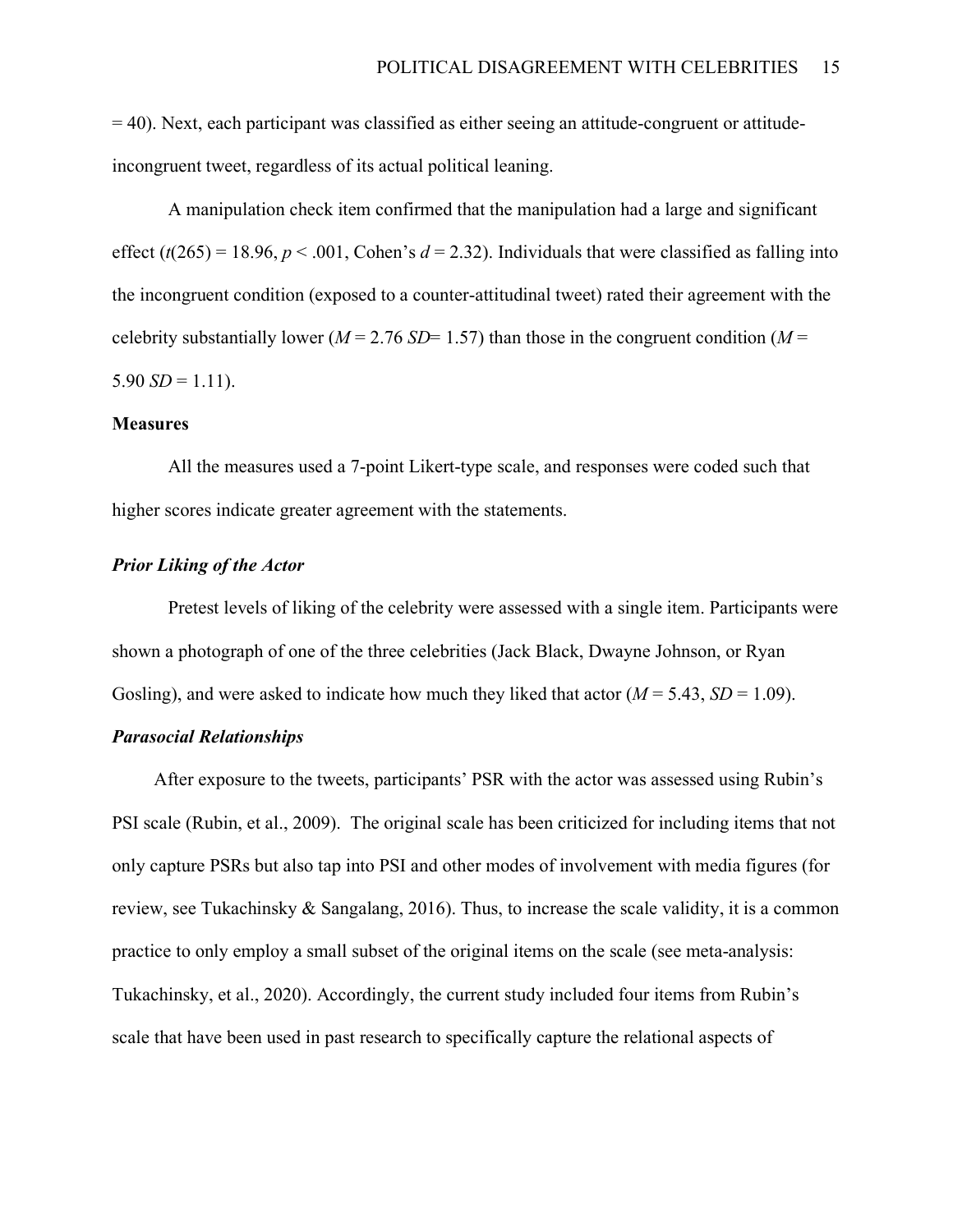parasocial experiences (Tukachinksy & Sangalang, 2016), e.g., "The celebrity makes me feel comfortable, as if I am a friend", Cronbach's  $\alpha$  = .88,  $M$  = 4.57, *SD* = 1.27.

#### *Consistency between the Media User's and Media Figure's Attitudes*

To determine the extent to which individuals agree with the celebrity's position, participants completed measures relevant to the attitude object discussed in the tweet. These scores were then recoded to express their agreement with the celebrity regardless of the direction of that stance.

**Attitudes Towards Gun Control.** Participants reported their stance on gun control using a nine-item Tenhundfeld's et al. (2017) Gun Attitude Scale (e.g., "People should be allowed to have handguns in their homes", Cronbach's  $\alpha$  = .91, *M* = 3.34, *SD* = 1.46).

**Attitudes about Immigration.** Attitudes about immigration were assessed with the sevenitem Ommundsen and Larsen's (1997) Attitudes Toward Illegal Alien's scale, e.g., "Access to this country is too easy" (Cronbach's  $\alpha$  = .79,  $M$  = 2.94, *SD* =1.27).

**Consistency with the Actor's Position.** To determine the extent to which the media users' attitude on the political issue (guns/immigration) is consistent with that of the celebrity, responses to the questions about guns and immigration were recorded. For each participant, only the score on the scale assessing the topic of the celebrity's tweet were used. These scores were recorded such that higher score indicated more agreement with the celebrity ( $M = 4.29$ ,  $SD =$ 1.59). In other words, regardless of whether the topic of the tweet was guns or immigration and whether it expressed a liberal or conservative stance, *higher scores on this recoded scale always indicated upholding attitudes that are more consistent with those expressed by the actor*.

*Support for Actor's Work*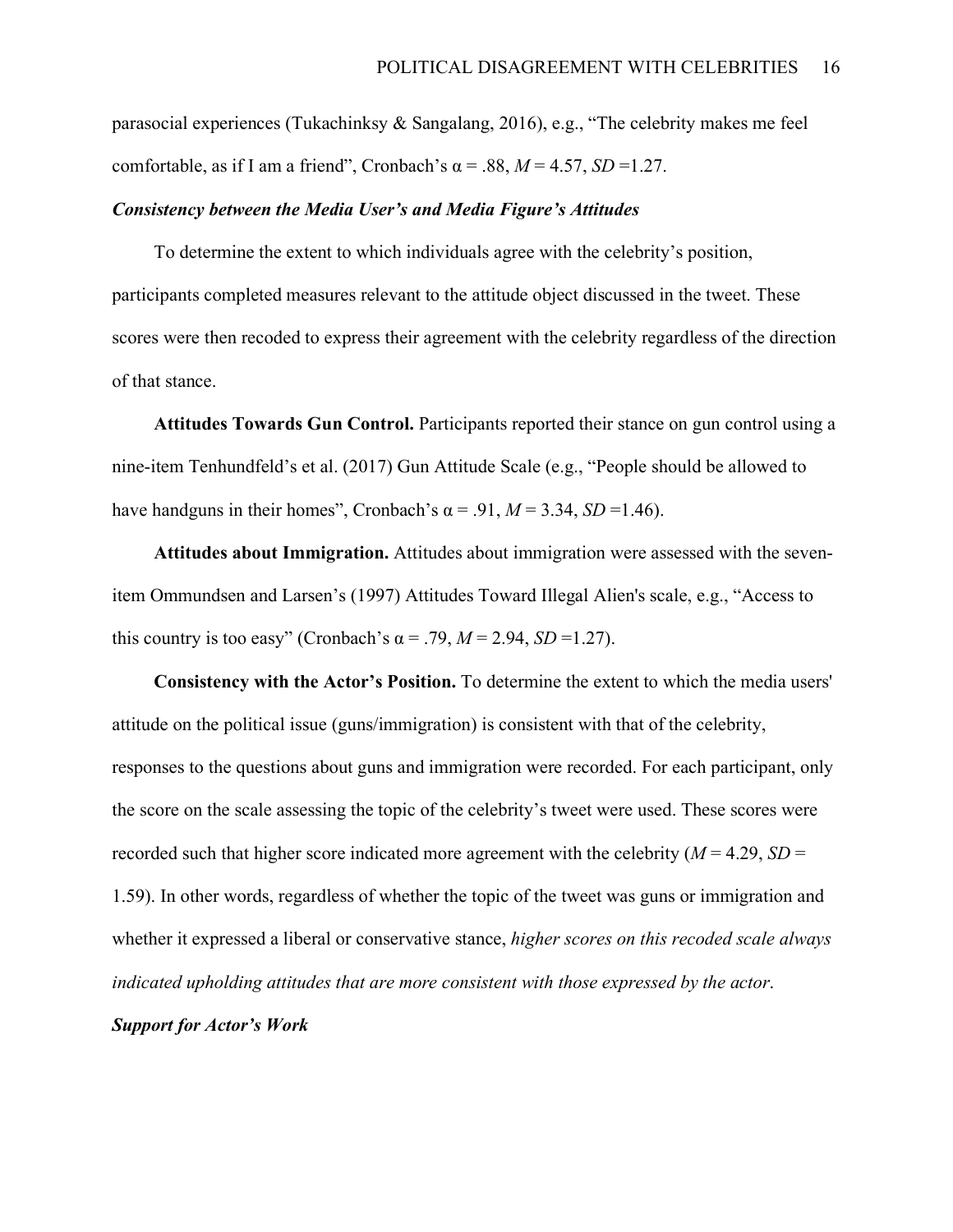Participants were asked four questions about decoupling their support for the actor's work and his politics (e.g., Cronbach's  $\alpha$  = .93, "I can be a fan of this actor's work regardless of his personal opinions" ( $M = 4.82$ ,  $SD = 1.30$ ).

#### *Importance of the Political Issue*

Participants were asked how important each of several social issues was to them, with the higher the score indicating more importance. For each participant, only the topic relevant to their experimental condition (guns/immigration) was used  $(M = 5.88, SD = 1.25)$ .

#### **Analyses**

A series of ANCOVAs was performed to test the hypotheses. Congruence (vs. incongruence) condition was used as a fixed effect. Demographic characteristics, including age, political leaning, sex (dummy coded female vs. male random factor), and race (dummy coded White vs. Non-white random factor) served as control variables. Additionally, message variables, celebrity type (Johnson/Black/Gossling) and attitude object (gun control/immigration) were controlled for. Interactions between these message characteristics and message congruence were also included in the model to ensure that the effect of attitude congruence was consistent across all conditions. Finally, to test whether each response to the message (H1b: PSRs, H2b: attitude towards guns/immigration, H3b: support for the actor's work, and H4b: importance of the issue) depends on prior liking and strength of the apriori attitude, these variables (coded high/low) were entered into the model as a main effect and interaction with congruence condition. Table 1 presents the means and standard deviations of dependent variables by congruence condition. Figure 2 shows the interactive effects of congruence and apriori attitude strength and liking of the actor.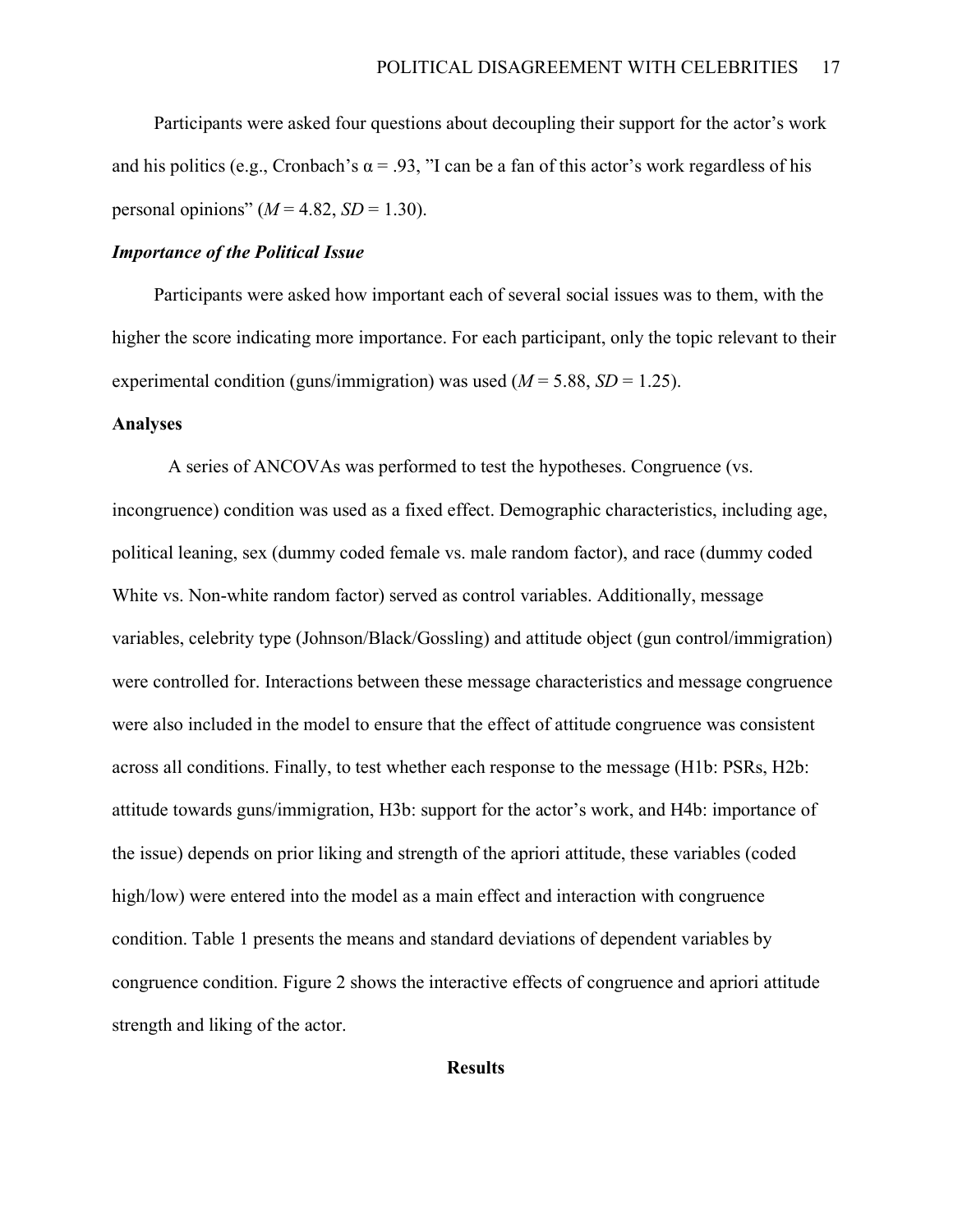#### **Distancing from the Actor**

The first hypothesis postulated that exposure to an actor expressing political attitudes that are incongruent with those of the viewer would result in lower PSR, particularly if the viewer liked the actor less prior to learning about the actor's political views. Congruence had a direct effect on PSRs  $(F(1, 248) = 114.27, p < .001)$  and the effect was moderated by both the extent to which the media user liked the actor prior to exposure  $(F(1, 248) = 6.15, p < .01)$  and the media user's initial attitude strength on the issue  $(F(1, 248) = 4.19, p < .05)$ . The findings fully support H1. As can be seen in Table 1, overall, individuals exposed to a celebrity expressing incongruent attitudes were rated lower on PSRs than those exposed to the celebrity expressing attitudes they support. However, as shown in Figure 2, the gap was greater among media consumers who, to begin with, did not like the actor as much and those who held more extreme views on the topic.

Interestingly, the effect of congruency also significantly interacted with the celebrity condition  $(F(2, 248) = 4.48, p < .05)$ . Specifically, while incongruent political speech reduced PSRs with all three actors, this effect was less dramatic for Dwayne Johnson. The effect was not moderated by topic  $(F(1, 248) = .75, p = .39)$ , such that disagreement with the actor on either gun control or immigration had similar detrimental consequences for their PSRs.

#### **Attitude Change on the Political Issue**

The second hypothesis posited that the incongruence with the actor's political beliefs can be managed by modifying one's attitude on the issue, to make it more aligned with that of the actor, especially if individuals did not feel strongly on that issue in the first place. Not surprisingly, individuals overall reported much less support for the actor's expressed political opinion in the incongruence compared to congruence condition  $(F(1,191) = 248.34, p < .001)$ . However, in line with H2b, those who had a weaker attitude to start, reported greater support for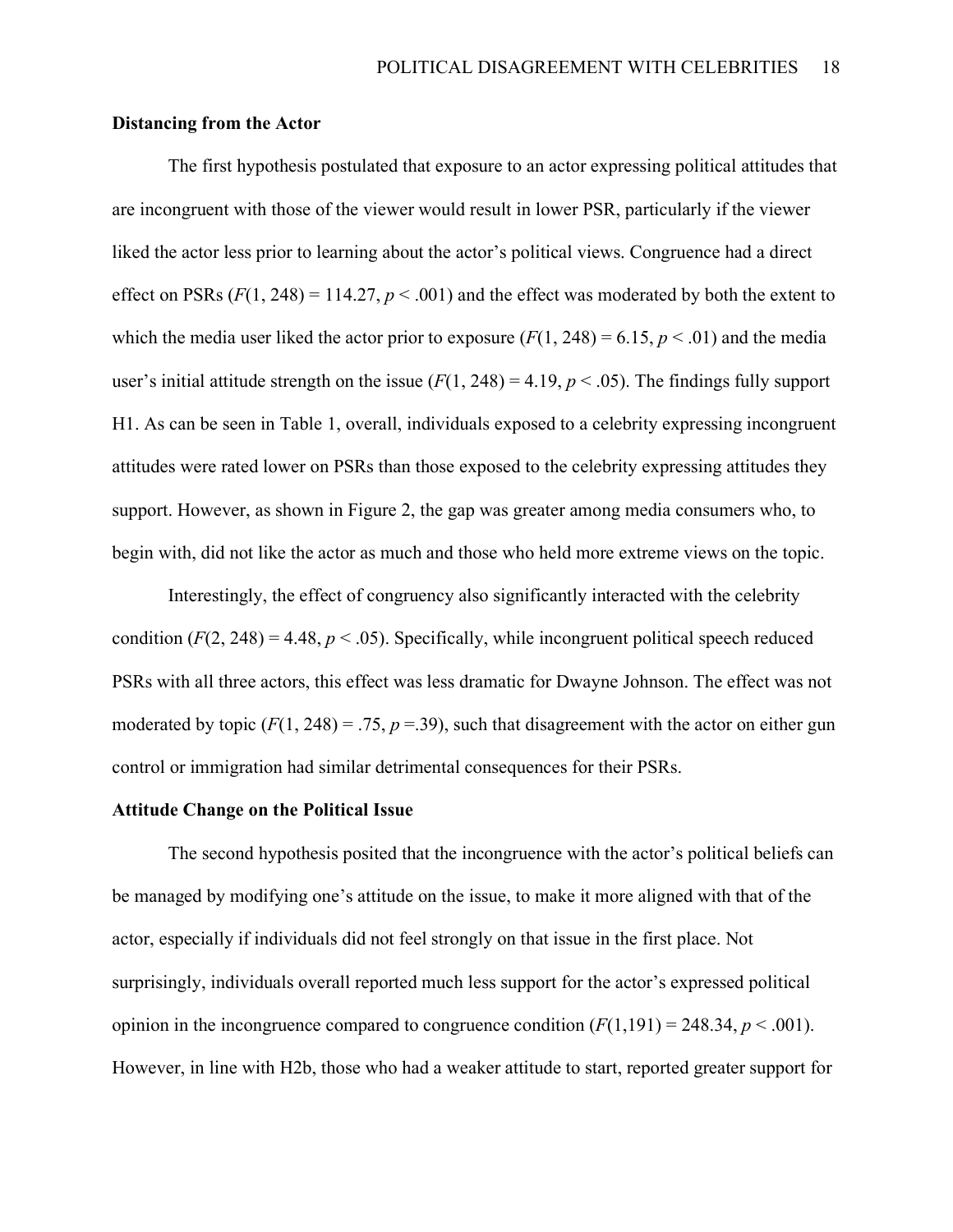the actor's stance than those who held more extreme views to begin with  $(F(1,191) = 20.98 p <$ .001). Contrary to H2b, liking of the actor did not moderate the effect  $(F(1,191) = .33, p = .57)$ . The effect was not moderated by the celebrity condition  $(F(2,191) = .75, p = .78)$ . However, although it was replicated in both attitude object contexts, the gaps were greater for gun control than for immigration  $(F(1,191) = 5.30, p < 0.01)$ . H2 was partially supported.

#### **Support for the Actor's Work**

H3 examines decoupling in the form of continuing to support the actor's work regardless of the actor's' politics, which was hypothesized to occur with particularly liked actors and weaker attitudes on the disagreed issue. In line with the prediction, support for the actor's work was lower when the actor expressed an incongruent political stance  $(F(1, 248) = 12.80, p < .001)$ . As predicted in H3b, the effect occurred for those who did not uphold a very strong position on the issue  $(F(1, 248) = 4.97, p < .05)$  and had a stronger liking of the actor prior to the study  $(F(1, 248))$  $248$ ) = 7.74,  $p < .01$ ). As in the case of H1, the effect was moderated by the celebrity condition. Congruence influenced support for both Jack Black and Ryan Gossling, but support for Dwayne Johnson's work was relatively immune to incongruence  $(F(2, 248) = 3.23, p < .05)$ . As in H1, the effect of congruence was demonstrated across both attitude object conditions  $(F(1, 248) = .15, p$ *=* .70). H3 was fully supported.

#### **Issue Importance**

H4 posited that individuals will resolve the dissonance by attributing lesser importance to the issue, particularly if they liked the actor and did not hold strong opinions on the issue. As predicted in H4a, media users exposed to the celebrity's incongruent statements rated that topic as less important compared to media users who saw the celebrity making attitude-congruent statements  $(F(1, 248) = 7.99, p < .05)$ . However, contrary to H4b, apriori liking and attitude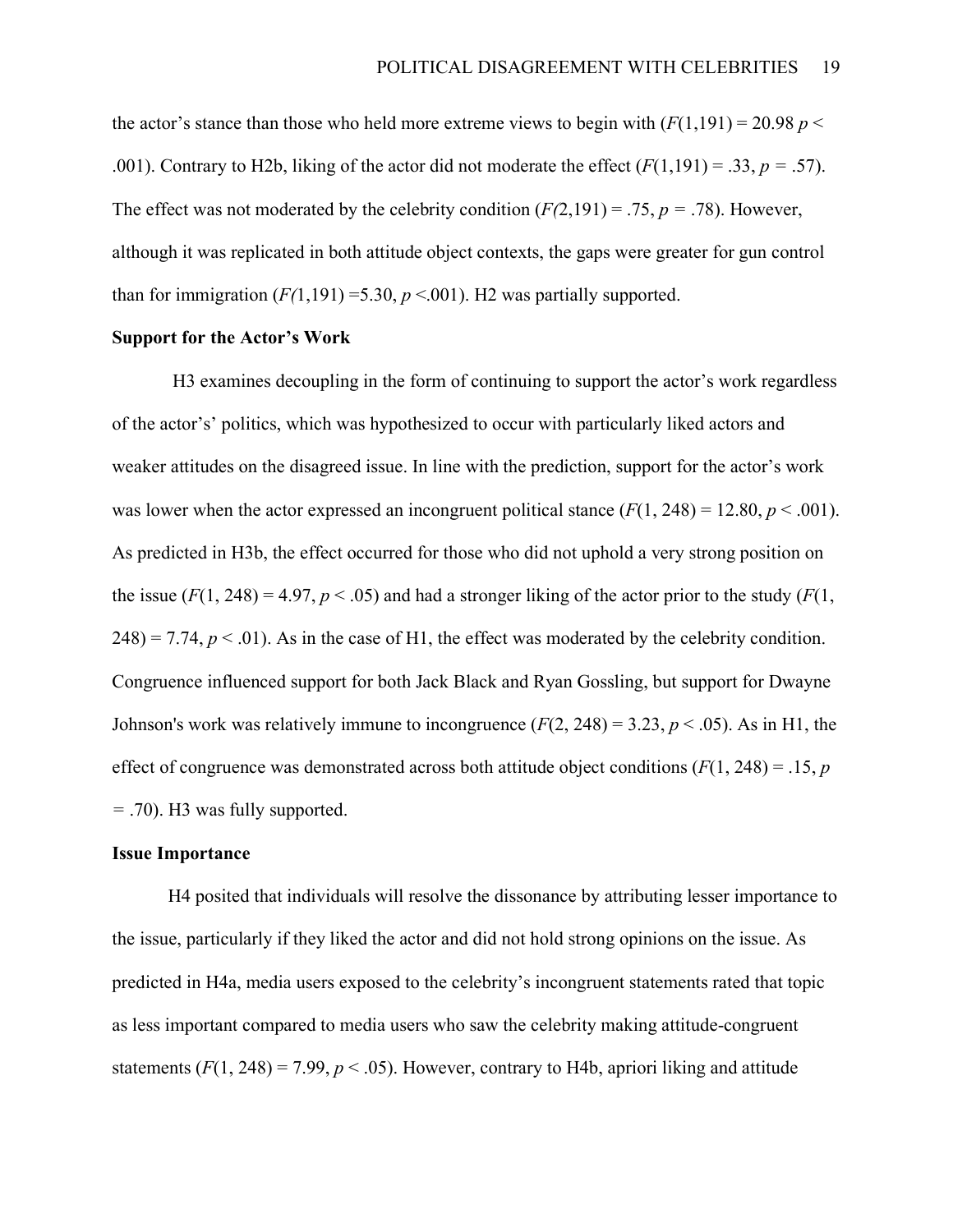strength did not moderate this effect  $(F(1, 248) = .12, p = .73, F(1, 248) = .01, p = .99,$ respectively). The same pattern of results held for all topic and celebrity conditions  $(F(1, 248) =$ .30,  $p = .57$ ,  $F(1, 248) = .43$ ,  $p = .65$ , respectively). Thus, H4a was fully supported, but there was no support for H4b.

#### **Discussion**

The study explores how individuals respond to a celebrity making political statements that they disagree with. Overall, it appears that disagreement with a celebrity's political stance damages the PSR with that celebrity. Distancing themselves from the media personality was the most common response among participants in the study. However, individuals who did not feel strongly about the issue (and thus experienced a lower dissonance in the first place) or those who particularly liked the celebrity prior to the study (thus risking a more emotionally costly PSB) retained their PSR with the celebrity despite the political disagreement. In instances of political disagreement, decoupling the celebrity's politics from his artistic work became a more commonly used strategy. Discounting the importance of the issue was also a prevalent cognitive discrepancy reduction strategy across all media users, whereas attitude change on the political topic was minimal and limited to those who did not uphold a strong stance on the subject. The low malleability of attitudes on these political issues is not surprising given that the study specifically examined polarizing issues that tend to be more resistant to change.

These findings contribute a novel angel on a well-established body of literature demonstrating that PSRs mirror non-mediated friendships, such that similar psychological mechanisms govern both types of relationships (for a meta-analysis, see Tukachinsky et al., 2020). In times when political animosity drove apart many families and friendships, it is not surprising that similar patterns emerge in a parasocial context. Yet, this presents a unique context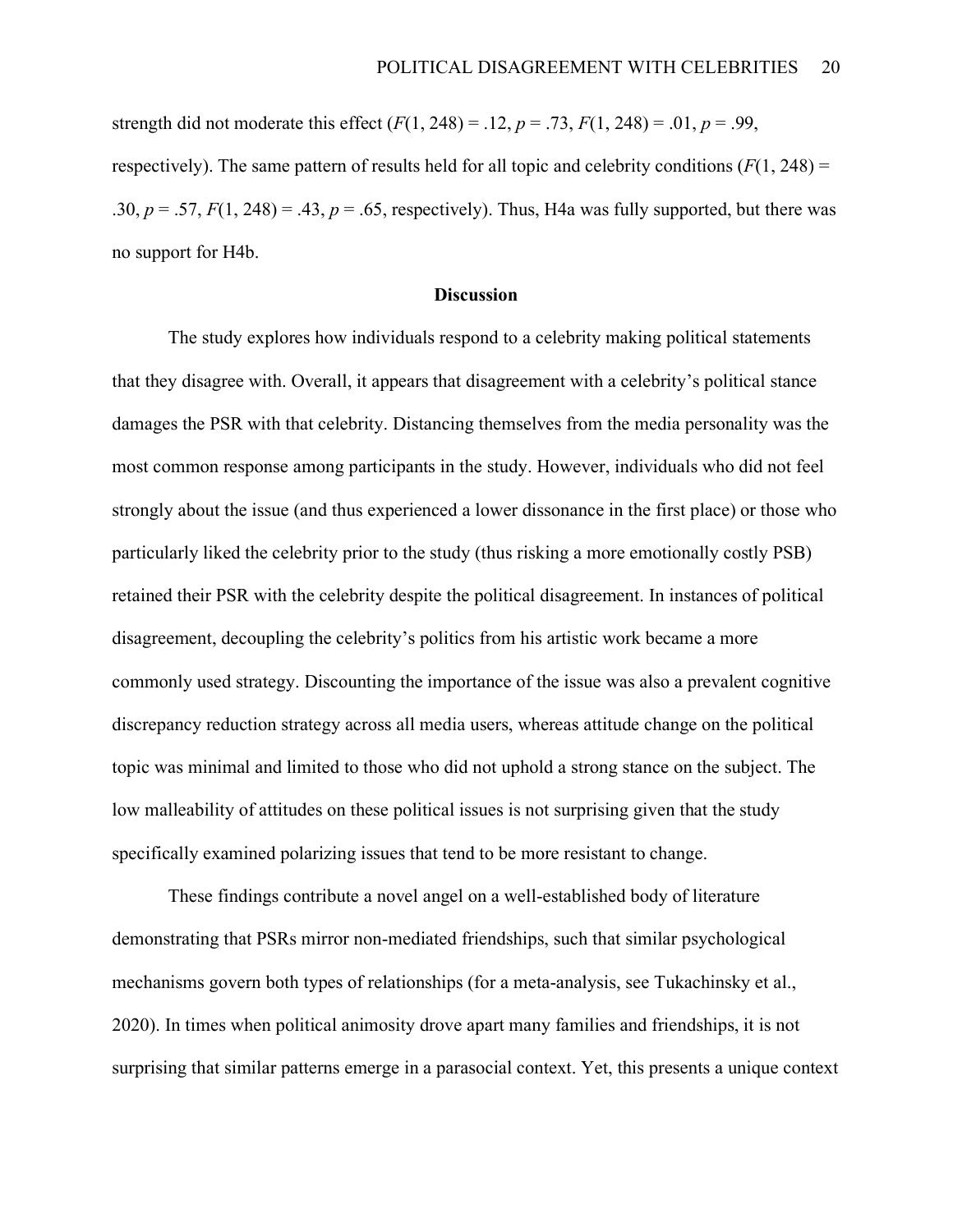that differs from non-mediated relationships in two opposing ways. On the one hand, parasocial relationships usually involve lesser investment and are less expensive to replace than social relationships. Thus, from a social exchange perspective, terminating a PSR would be easier than a non-mediated friendship. At the same time, media personalities are unique in that they exist on two levels -- both as a media persona with whom one can have a PSR and their media character (e.g., fictional characters in film or even an athlete's identity on the field). This dual-level allows moral decoupling wherein audiences can continue engaging with the media content they like despite their disagreement with the media figure's personal politics.

The strength of the study design lies in using multiple messages, including two distinct political contexts (immigration and gun control) and three celebrities, demonstrating the robustness of the effects across all conditions. The only exception was the audiences' relative willingness to maintain PSRs with Dwayne Johnson and continuing to watch his films despite a political disagreement with him. The intensity of the PSRs and interest in watching movies with Jack Black and Ryan Gosling were more gravely impacted after participants saw the actors' tweets expressing a viewpoint that opposed their own. It is unclear whether the difference in responses to Johnson and the other two actors stems from something idiosyncratic to this celebrity (e.g., Johnson's way of interacting with his fans) or from a broader characteristic that sets him aside from the other two celebrities used in this study. For instance, unlike the other two celebrities who are both actors and singers, Johnson's celebrity status originates from his career as a professional wrestler and football player. Conceivably, some respondents related to Johnson as an athlete rather than actor, and this role moderates the type of responses to a political disagreement. Alternatively, the difference lies in the types of fictional media content the actors star (action/adventure vs. comedy and drama). Another possible difference leading to the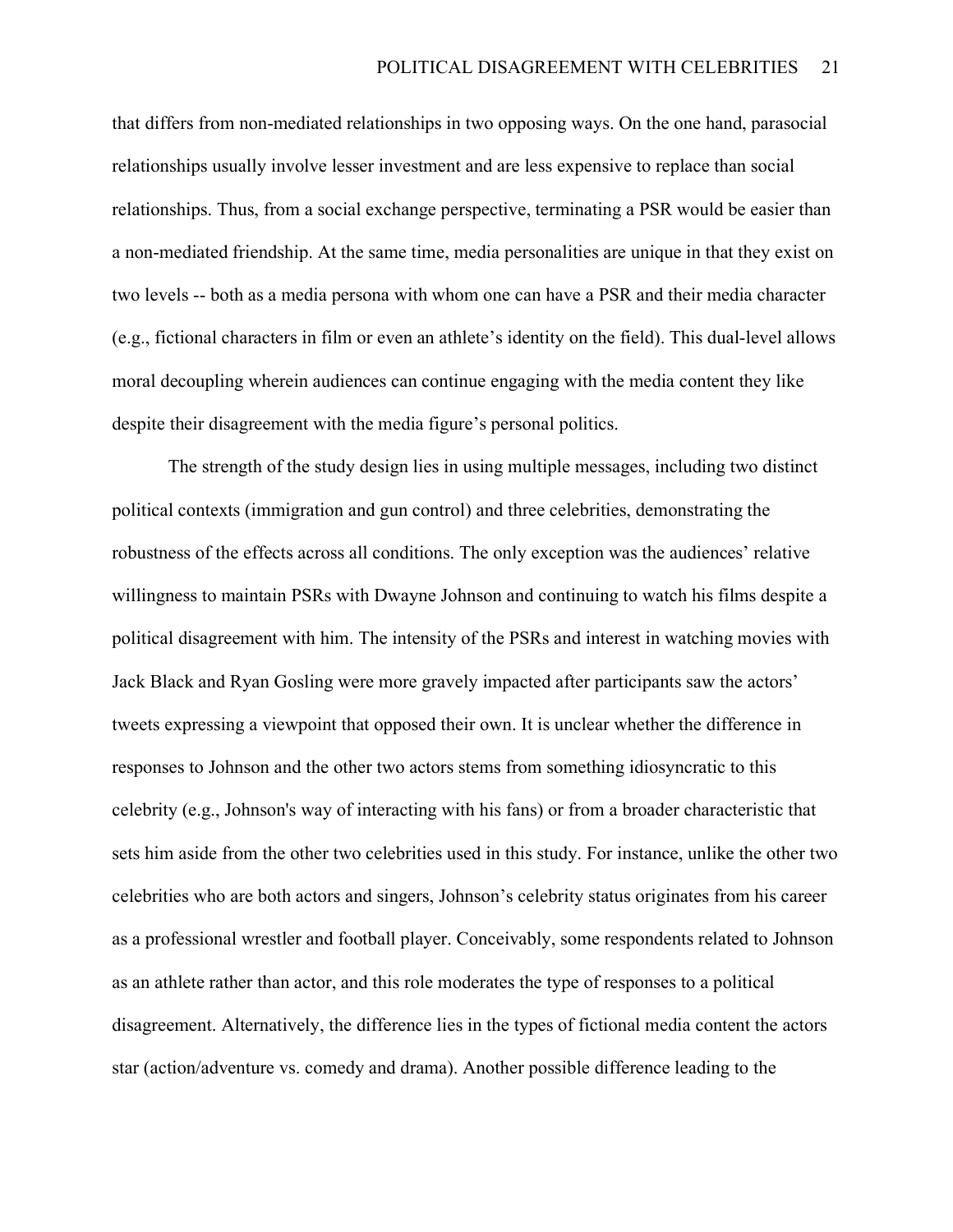audiences' differences in responses could be related to the actor's race. Johnson was the only person of color used as a stimulus in this study. Past research suggests that Black celebrities engaged in social activism are subjected to particularly high public scrutiny, especially when the topic is more controversial (Cunningham & Regan, 2012). Future studies can illuminate these questions by systematically comparing various celebrities that derive their fame from different industries (sports, music, acting) and represent different ethnic/racial groups.

#### **Practical Implications**

**Civic Engagement.** The findings of the current study point at several possible implications for celebrity politics. First, the study results stress how important it is for media figures to secure their audiences' PSR prior to making political statements. Otherwise, celebrities may risk losing their fan base. This leads to the question of whether celebrities should take such risks at all. Given the minimal effect that celebrities had on the attitudes of individuals they would want to persuade the most -- is worth to speak up their mind on political issues?

Celebrity politics have been criticized for giving power to individuals who are neither an expert on these policies, nor bear any accountability or responsibility. To their credit, though, they were praised for getting people who are politically indifferent to become more involved citizens (for review: Nolan & Brookes, 2015). However, this study suggests that celebrity drawing attention to a controversial political issue can also backfire. When the media user disagrees with the celebrity, they appraise the political issue as less important, essentially choosing their relationship with the celebrity over the topic. Thus, again, it is critical to further weight the larger scope of possible and benefits and costs of celebrity political speech.

**Entertainment and Persuasion.** The effect of celebrity politics on PSRs and moral decoupling can also have implications for media users' subsequent encounters with media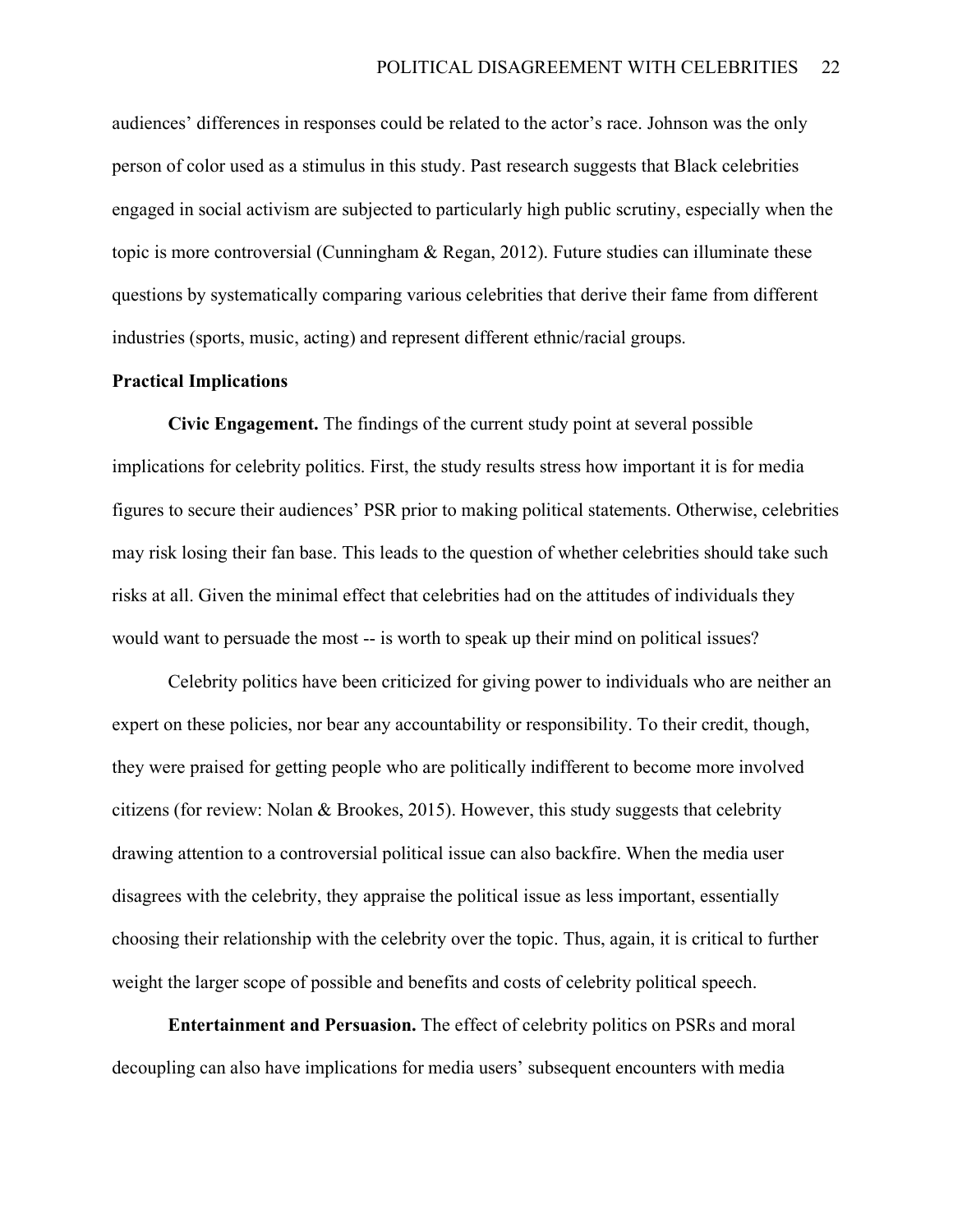content featuring these celebrities. First, whereas the current study asked participants about their intention to consume media featuring this actor despite his political views, it would be interesting to examine audiences' actual responses to such media content. For example, a longitudinal study could track the effect of attitudinal incongruence on actual media behaviors, including selective avoidance of the actor's films and unfollowing the celebrities on their social media. Moreover, future study participants could be shown a movie starring the actor that viewers disagree with and examine the extent to which the political discrepancy hinders viewers' enjoyment from the film and their PSR and identification with the fictional character played by that actor. Although Hu's (2016) study on actor's moral transgression found that viewers could maintain PSRs with the character despite the actor's misbehavior, other studies (Koban et al., 2021, Tukachinsky, 2020) suggest that viewers struggle to differentiate between the actors and the characters they portray. Individuals seem to project their views of the actor onto the character and vice versa, which could, theoretically, hinder their enjoyment from that celebrity's media content.

Second, the negative effects of political disagreement with a celebrity could extend to hinder the celebrity's persuasive appeal in other contexts. Past research has found that consumers report greater distrust, more negative perception of the brand, and lower purchase intentions, when the brand is endorsed by a celebrity who was involved in controversial political activism (Cunningham & Regan, 2012; Schmidt, et al., 2018). The current study sheds light on a possible psychological mechanism underlying these effects, and validates the hesitancy of commercial brands to solicit celebrity endorsement from politically vocal celebrities.

### **Limitations**

The current study used a sample of college students. This was an appropriate choice given the meaningful involvement that young adults tend to have with celebrities, and the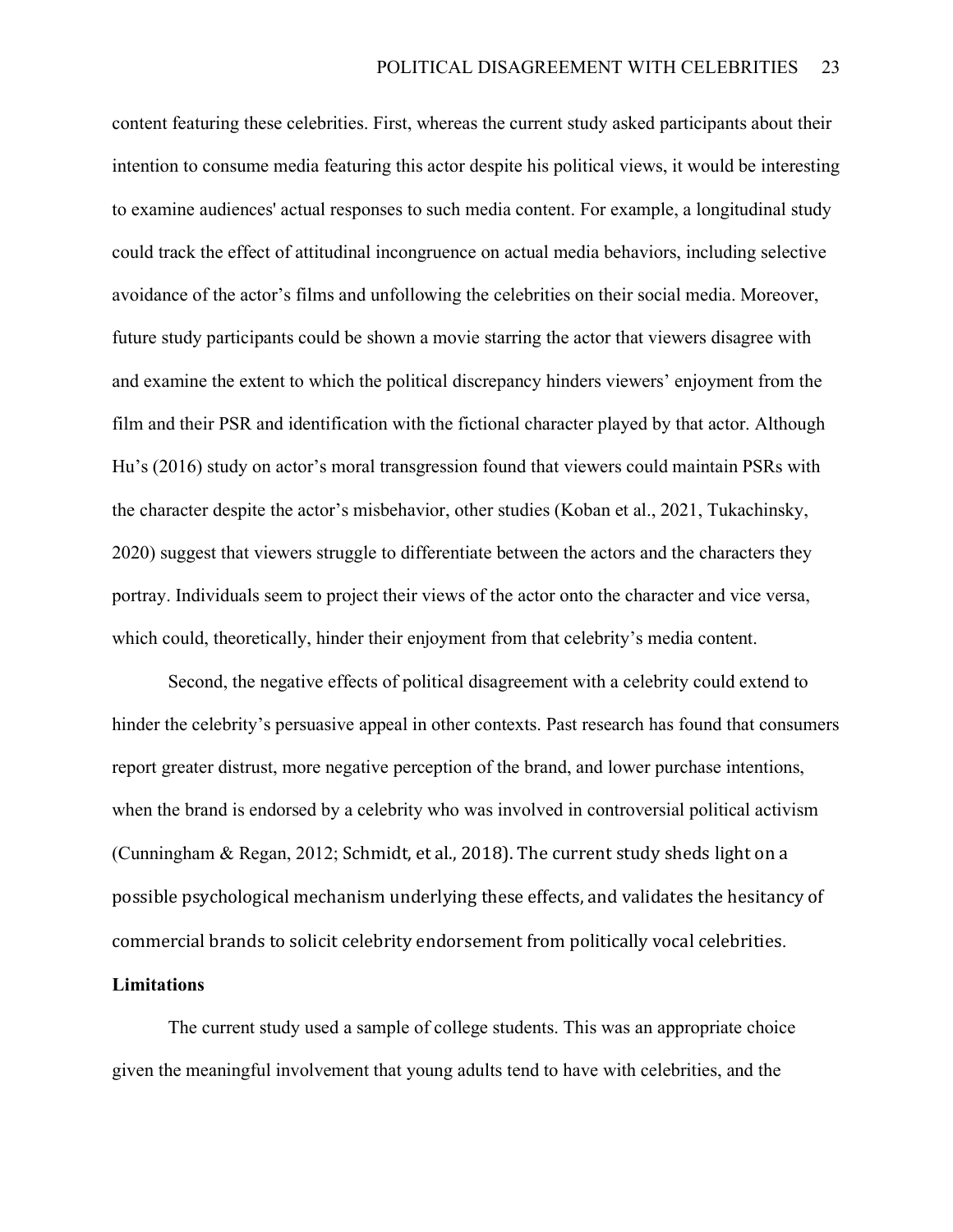importance of increasing political involvement specifically in this age group (e.g., Loader et al., 2016). However, it is important to replicate the study results in more demographically diverse groups, varying in terms of age, educational attainment, and ethnicity. A common limitation of experimental research in communication is the use of single message designs. The current study overcomes this limitation by utilizing two attitude objects and three celebrities. However, the celebrities used in the study (that were feasible to use based on the pilot study results) were all male Hollywood actors. Replication using a greater variety of celebrities, representing different genders and ethnicities would advance our understanding of how membership in these social categories moderates the effects of PSR, PSB, and political homophily. For instance, overall, compared to men, women reported slightly lower levels of apriori liking of and a non-significant tendency for lower posttest PSRs with the actors<sup>[2](#page-26-0)</sup>. Additional research, specifically designed to examine same/cross-sex PSRs and sex differences could further examine this dynamic.

For example, future studies could employ more nuanced measures. First, they would benefit from measuring more directly the centrality of the political issue to the media users' selfconcept, or their overall political engagement. Moreover, the current study was situated in theories of cognitive incongruence. However, as political polarization leads to coupling political disagreement with moral judgment, moral theories and a measure of moral judgments could also be incorporated in future investigation.

Second, the pretest in the current study employed a measure of apriori liking. Liking constitutes a lower level of engagement with media personalities than PSRs, that entail feelings of intimacy and personal connection. Hence, presumably, celebrities that are liked but are not considered "parasocial friends" may not trigger as much psychological discordance. Similarly,

<span id="page-26-0"></span><sup>2</sup> Liking: *M*females=5.37, *Sd*=1.09 vs. *M*males=5.67, *Sd*=1.10, *t*(368)= -2.14, *p* < .05; PSRs: *M*females=4.52, *Sd*=1.30 vs. *M*males=4.79, *Sd*=1.18 *t*(336)= -1.66, *p* =.10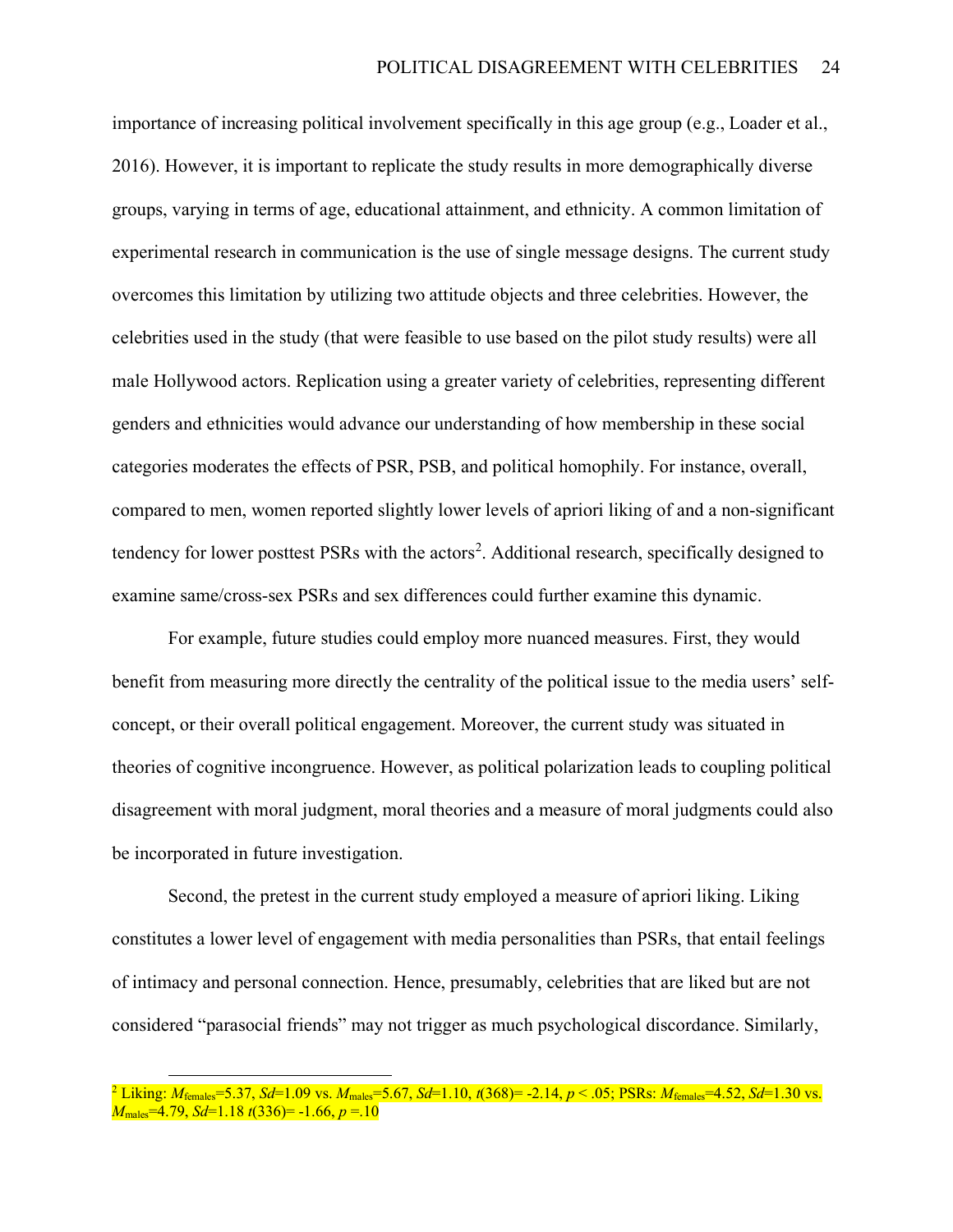replication of the study specifically using committed fans, who experience even stronger baseline parasocial attachment to the celebrities, can offer a stronger test for the theoretical propositions examined in the current study.

Ultimately, this study contributes to the growing body of literature on both PSR and PSB while providing evidence of how the Hollywood stars expression of their political ideals on social media influence everyday media users. These findings highlight the importance of celebrity politics and offer directions for further exploration of this ever-timely topic.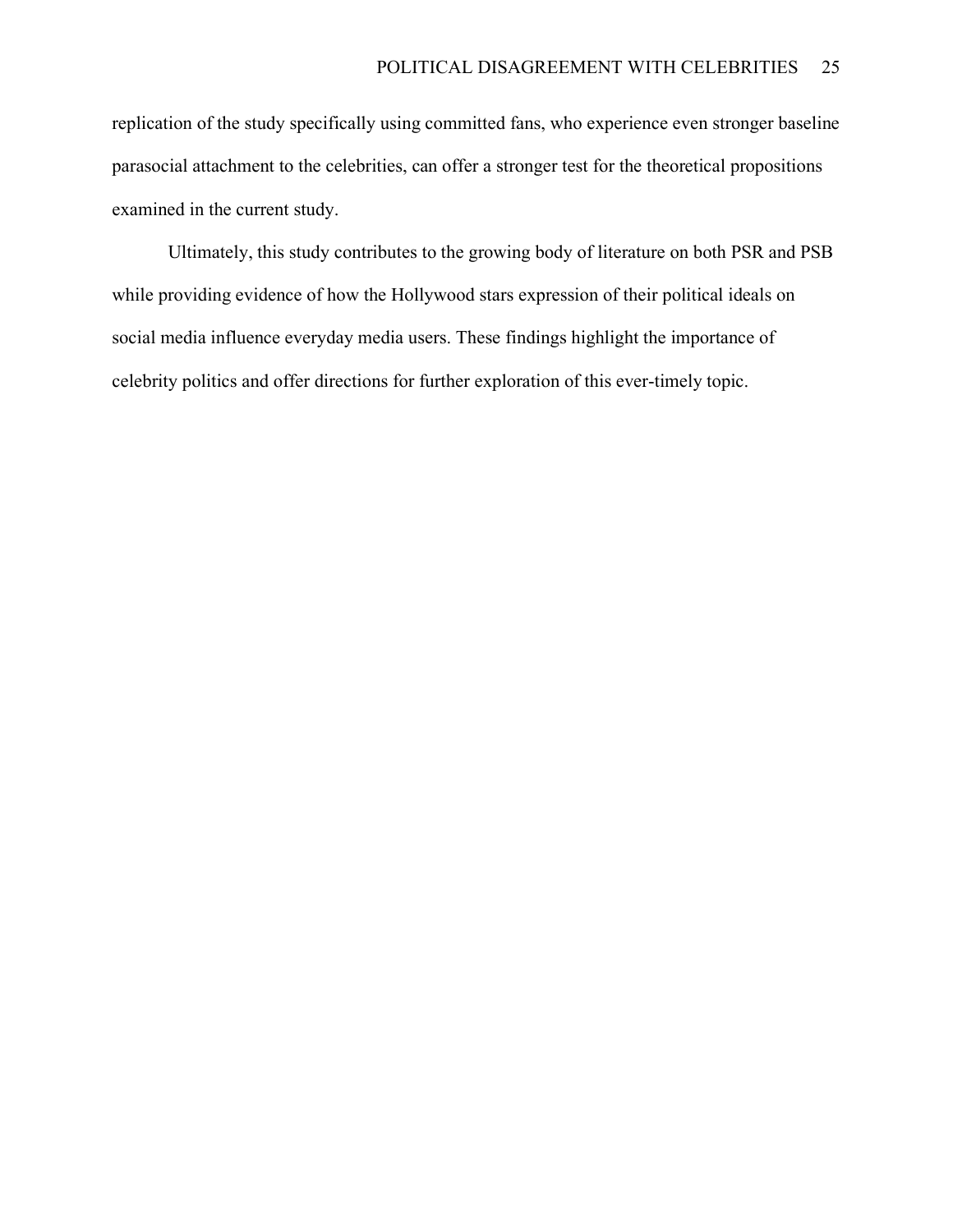#### **References**

- Austin, E. W., Vord, R. V. D., Pinkleton, B. E., & Epstein, E. (2008). Celebrity endorsements and their potential to motivate young voters. *Mass Communication and Society*, *11*(4), 420-436.s
- Ballard, J. (2020, August 12). *Republicans are more willing than Democrats to date someone from the other party*. YouGov. [https://today.yougov.com/topics/lifestyle/articles](https://today.yougov.com/topics/lifestyle/articles-reports/2020/08/13/dating-political-beliefs-pol-data.%C2%A0%C2%A0)[reports/2020/08/13/dating-political-beliefs-pol-data.](https://today.yougov.com/topics/lifestyle/articles-reports/2020/08/13/dating-political-beliefs-pol-data.%C2%A0%C2%A0)
- Barraclough, L. (2017, January 9). *Donald Trump lashes back at Meryl Streep, calls her an 'overrated' actress*. Variety. [https://variety.com/2017/film/awards/donald-trump-calls](https://variety.com/2017/film/awards/donald-trump-calls-meryl-streep-overrated-actress-1201955800/)[meryl-streep-overrated-actress-1201955800/.](https://variety.com/2017/film/awards/donald-trump-calls-meryl-streep-overrated-actress-1201955800/)
- Bodenhausen, G. V., & Gawronski, B. (2014). Attitude change. In D. Reisberg (Ed.), *The Oxford handbook of cognitive psychology* (pp. 957–969). Oxford University Press. [https://doi.org/1](https://psycnet.apa.org/doi/10.1037/ppm0000146)0.1093/oxfordhb/9780195376746.013.0060
- Bond, B. J. (2016). Following your "friend": Social media and the strength of adolescents' parasocial relationships with media personae. *Cyberpsychology, Behavior, and Social Networking*, *19*(11), 656-660. [https://doi.org/1](https://psycnet.apa.org/doi/10.1037/ppm0000146)0.1089/cyber.2016.0355
- Brown, A. (2020, October 12). As election day nears, Taylor Swift and A-list artists finally rally behind Biden. *Los Angeles Times*. [https://www.latimes.com/entertainment](https://www.latimes.com/entertainment-arts/music/story/2020-10-12/joe-biden-taylor-swift-cardi-b-madonna)[arts/music/story/2020-10-12/joe-biden-taylor-swift-cardi-b-madonna.](https://www.latimes.com/entertainment-arts/music/story/2020-10-12/joe-biden-taylor-swift-cardi-b-madonna)

Brownstein, R. (1992). *The power and the glitter: The Hollywood-Washington connection*. Pantheon.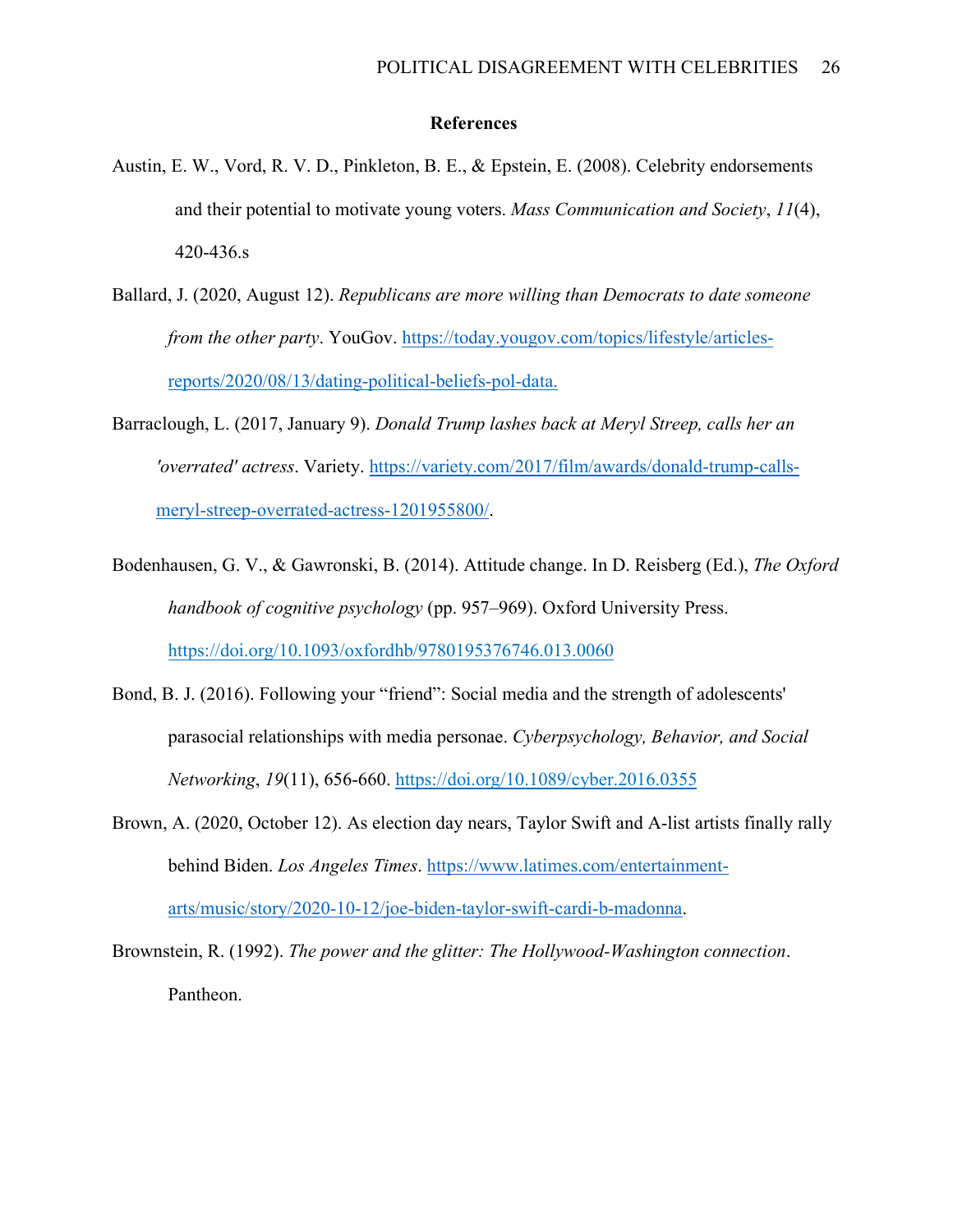- Buliga, E., & MacInnis, C. (2020). "How do you like them now?" Expected reactions upon discovering that a friend is a political out-group member. *Journal of Social and Personal Relationships*, *37*(10-11), 2779-2801. https://doi.org/10.1177/0265407520939191
- Buliga, E., MacInnis, C. C., Hodson, G., & Biamonte, J. (2021). Friendship and romance across the US political divide: Hindrance or help for outgroup political attitudes?. *Journal of Applied Social Psychology*, *51*(3), 305-317. https://doi.org/10.1111/jasp.12736
- Coombs, D. S., & Cassilo, D. (2017). Athletes and/or activists: LeBron James and Black lives matter. *Journal of Sport and Social Issues, 41*(5), 425-444. https://doi.org/10.1177/0193723517719665
- Daniller, A. (2020, May 30). *Americans' immigration policy priorities*. Pew Research Center. [https://www.pewresearch.org/fact-tank/2019/11/12/americans-immigration-policy](https://www.pewresearch.org/fact-tank/2019/11/12/americans-immigration-policy-priorities-divisions-between-and-within-the-two-parties/)[priorities-divisions-between-and-within-the-two-parties/.](https://www.pewresearch.org/fact-tank/2019/11/12/americans-immigration-policy-priorities-divisions-between-and-within-the-two-parties/)
- Doherty, C., Kiley, J., Oliphant, B., Daniller, A., Jones, B., Hartig, H., Dunn, A., Van Green, T., & Gomez, V. (2021, April 20). *Amid a series of mass shootings in the U.S., gun policy remains deeply divisive*. Pew Research Center - U.S. Politics & Policy. [https://www.pewresearch.org/politics/2021/04/20/amid-a-series-of-mass-shootings-in](https://www.pewresearch.org/politics/2021/04/20/amid-a-series-of-mass-shootings-in-the-u-s-gun-policy-remains-deeply-divisive/)[the-u-s-gun-policy-remains-deeply-divisive/.](https://www.pewresearch.org/politics/2021/04/20/amid-a-series-of-mass-shootings-in-the-u-s-gun-policy-remains-deeply-divisive/)
- Ekins, E. (2020, July 22). *New poll: 62% say the political climate prevents them from sharing political views*. Cato Institute. [https://www.cato.org/blog/new-poll-62-say-political](https://www.cato.org/blog/new-poll-62-say-political-climate-prevents-them-sharing-political-views)[climate-prevents-them-sharing-political-views.](https://www.cato.org/blog/new-poll-62-say-political-climate-prevents-them-sharing-political-views)
- Eyal, K., & Cohen, J. (2006). When good friends say goodbye: A parasocial breakup study. *Journal of Broadcasting & Electronic Media, 50*(3), 502-523. https://doi.org/10.1207/s15506878jobem5003\_9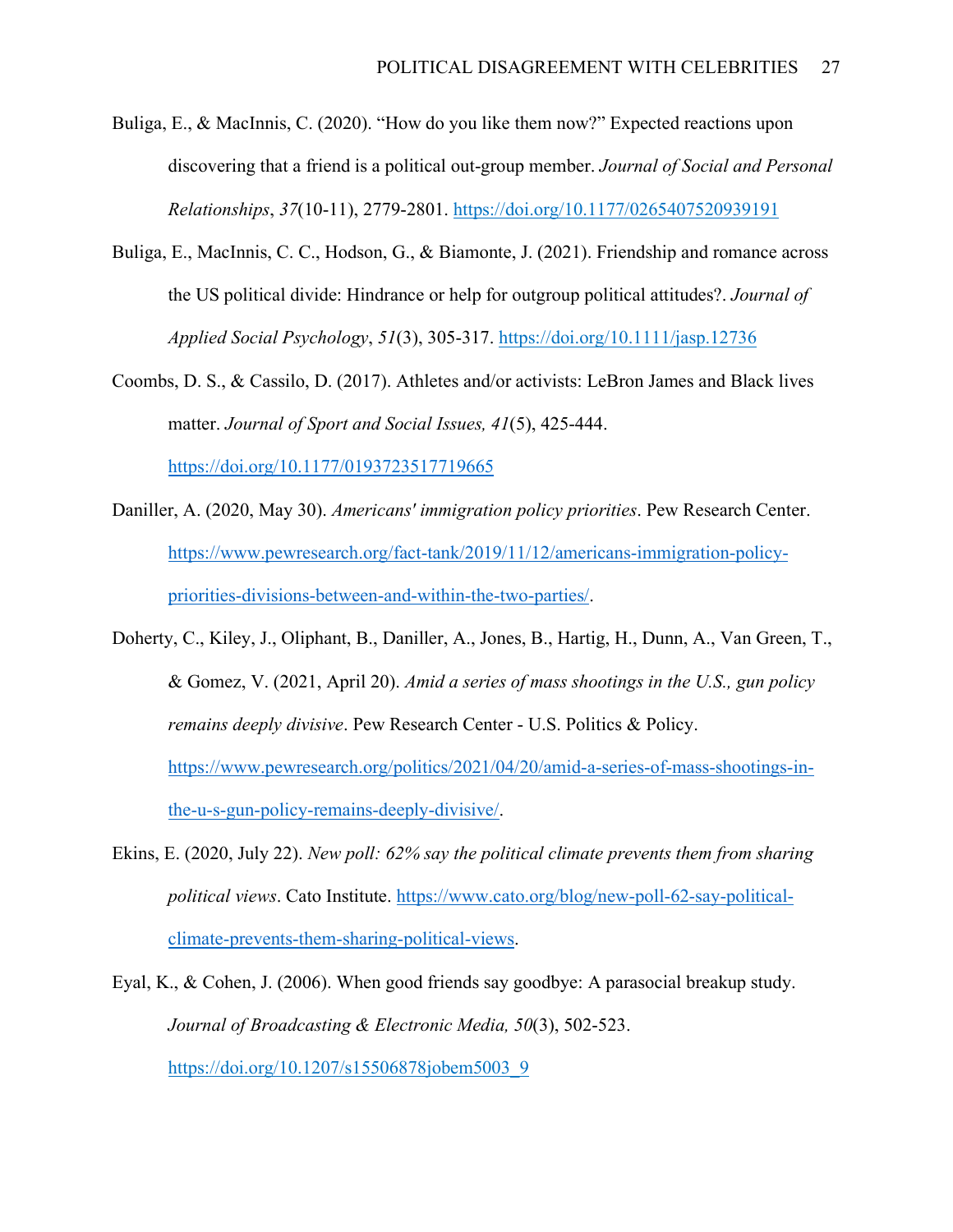- Gabriel, S., Paravati, E., Green, M. C., & Flomsbee, J. (2018). From apprentice to president: The role of parasocial connection in the election of Donald Trump. *Social Psychological and Personality Science, 9*(3), 299-307. https://doi.org/10.1177/1948550617722835
- Garthwaite, C., & Moore, T. J. (2013). Can celebrity endorsements affect political outcomes? Evidence from the 2008 US Democratic Presidential Primary. *Journal of Law, Economics, and Organization*, *29*(2), 355–384.<https://doi.org/10.1093/jleo/ewr031>

Homans. G.C. (1961). *Social behavior; it's elementary forms*. NY: Harcourt Brace.

- Hu, M. (2016). The influence of a scandal on parasocial relationship, parasocial interaction, and parasocial breakup. *Psychology of Popular Media Culture*, *5*(3), 217-231. <https://doi.org/10.1037/ppm0000068>
- Hu, M., Young, J., Liang, J., & Guo, Y. (2018). An investigation into audiences' reactions to transgressions by liked and disliked media figures. *Psychology of Popular Media Culture, 7*(4), 484–498. [https://doi.org/10.1037/ppm0000146](https://psycnet.apa.org/doi/10.1037/ppm0000146)
- Inthorn, S., & Street, J. (2011). 'Simon Cowell for prime minister'? Young citizens' attitudes towards celebrity politics. *Media, Culture & Society*, *33*(3), 479-489.
- Iyengar, S., Sood, G., & Lelkes, Y. (2012). Affect, not ideology, a social identity perspective on polarization. *Public Opinion Quarterly*, *76*(3), 405-431. https://doi:10.1093/poq/nfs038
- Jarcho, J. M., Berkman, E. T., & Lieberman, M. D. (2010). The neural basis of rationalization: Cognitive dissonance reduction during decision-making. *Social Cognitive and Affective Neuroscience*, *6*(4), 460–467.<https://doi.org/10.1093/scan/nsq054>
- John, N. A., & Dvir-Gvirsman, S. (2015). "I don't like you any more": Facebook unfriending by Israelis during the Israel–Gaza conflict of 2014. *Journal of Communication, 65*(6), 953- 974. https://doi.org/10.1111/jcom.12188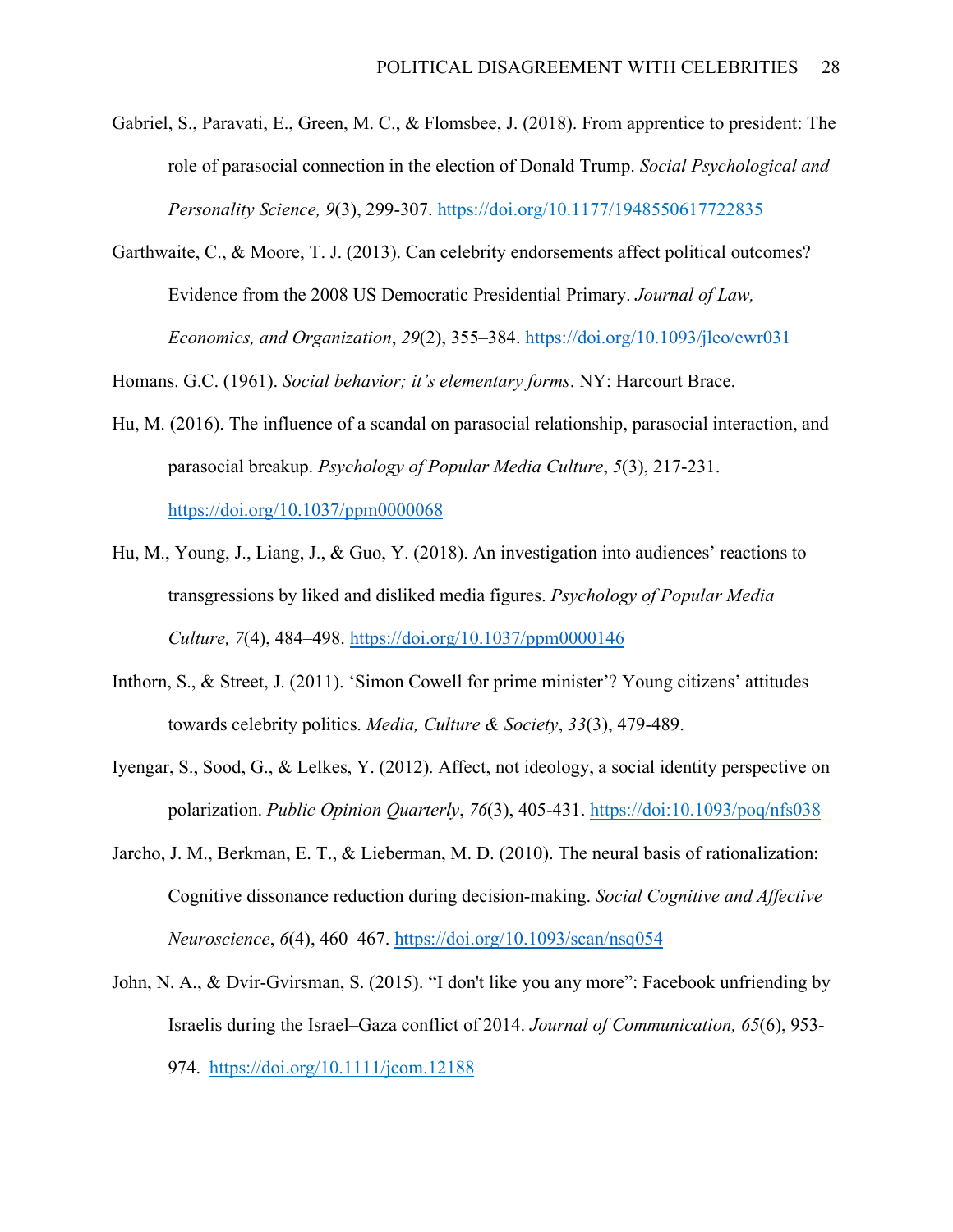- Kim, J., & Song, H. (2016). Celebrity's self-disclosure on Twitter and parasocial relationships: A mediating role of social presence. *Computers in Human Behavior*, *62*, 570-577. https://doi.org/10.1016/j.chb.2016.03.083
- Knoll, J., & Matthes, J. (2017). The effectiveness of celebrity endorsements: a meta-analysis. *Journal of the Academy of Marketing Science*, *45*(1), 55-75 https://doi.org/10.1007/s11747-016-0503-8
- Koban, K., Rumi, M., Pöschl, M., & Ohler, P. (2021). Seeing characters in a different light: Psychological consequences of actor–character mismatches for viewers' involvement in fictitious characters. *Psychology of Popular Media*, advance online publication. https://doi.org/10.1037/ppm0000340
- Kresovich, A., & Noar, S. M. (2020). The power of celebrity health events: Meta-analysis of the relationship between audience involvement and behavioral intentions. *Journal of Health Communication*, *25*(6), 501-513. https://doi.org/10.1080/10810730.2020.1818148
- Loader, B. D., Vromen, A., & Xenos, M. A. (2016). Performing for the young networked citizen? Celebrity politics, social networking, and the political engagement of young people. *Media, Culture & Society, 38*(3), 400-419.

https://doi.org/10.1177/0163443715608261

- McGrath, A. (2017). Dealing with dissonance: A review of cognitive dissonance reduction. *Social and Personality Psychology Compass*, *11*(12), e12362. <https://doi.org/10.1111/spc3.12362>
- Mitchell, A., & Jurkowitz, M. (2021, May 12). *Immigration was a top focus of early Biden coverage, especially among outlets with right-leaning audiences*. Pew Research Center.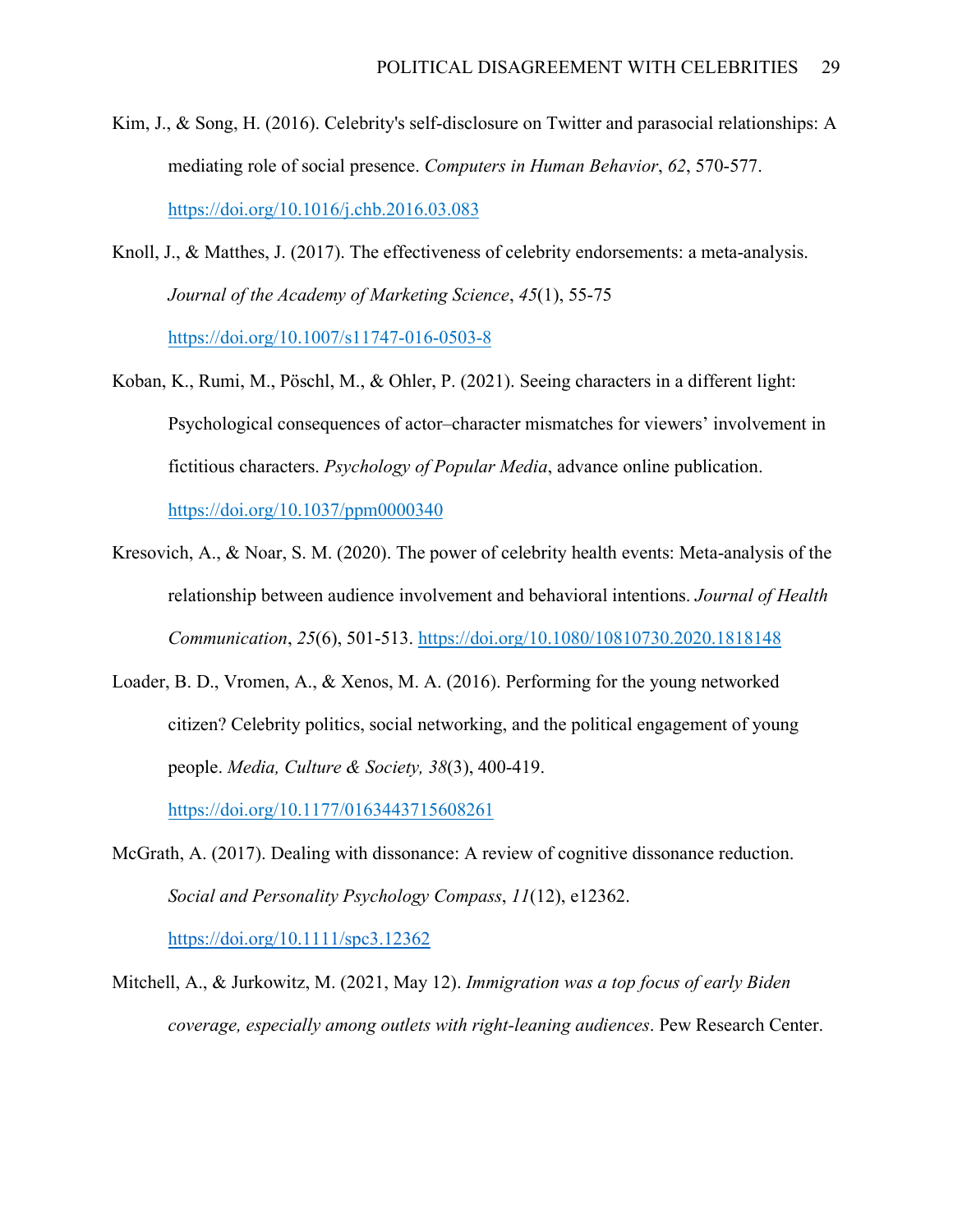[https://www.pewresearch.org/fact-tank/2021/05/12/immigration-was-a-top-focus-of](https://www.pewresearch.org/fact-tank/2021/05/12/immigration-was-a-top-focus-of-early-biden-coverage-especially-among-outlets-with-right-leaning-audiences/)[early-biden-coverage-especially-among-outlets-with-right-leaning-audiences/.](https://www.pewresearch.org/fact-tank/2021/05/12/immigration-was-a-top-focus-of-early-biden-coverage-especially-among-outlets-with-right-leaning-audiences/)

- Montoya, R. M., Horton, R. S., & Kirchner, J. (2008). Is actual similarity necessary for attraction? A meta-analysis of actual and perceived similarity. *Journal of Social and Personal Relationships*, *25*(6), 889-922. https://doi.org/10.1177/0265407508096700
- Morello, J. A. (2001). *Selling the President, 1920: Albert D. Lasker, advertising, and the election of Warren G. Harding* (Vol. 1920). Greenwood Publishing Group.
- Neubaum, G., Cargnino, M., Winter, S., & Dvir-Gvirsman, S. (2021). "You're still worth it": The moral and relational context of politically motivated unfriending decisions in online networks. *Plus One*, advance online publication

<https://doi.org/10.1371/journal.pone.0243049>

- Nisbett, G. S., & DeWalt, C. C. (2016). Exploring the influence of celebrities in politics: A focus group study of young voters. *Atlantic Journal of Communication*, *24*(3), 144-156. https://doi.org/10.1080/15456870.2016.1184664
- Nolan, D., & Brookes, S. (2015). The problems of populism: celebrity politics and citizenship. *Communication Research and Practice*, *1*(4), 349-

361. https://doi.org/10.1080/22041451.2015.1108812

- Newcomb, T. M. (1968a). Interpersonal balance. In: R. Abelson, E. Aronson, W. J. McGuire, T. M. Newcomb, M. J. Rosenberg, & P. Tannenbaum (Eds.), *Theories of Cognitive Consistency*, (pp. 28-52). Rand McNally: Chicago.
- Newcomb, T. M. (1968b). Introduction. In: R. Abelson, E. Aronson, W. J. McGuire, T. M. Newcomb, M. J. Rosenberg, & P. Tannenbaum (Eds.), *Theories of cognitive consistency*, (pp. xv-xvii). Rand McNally: Chicago.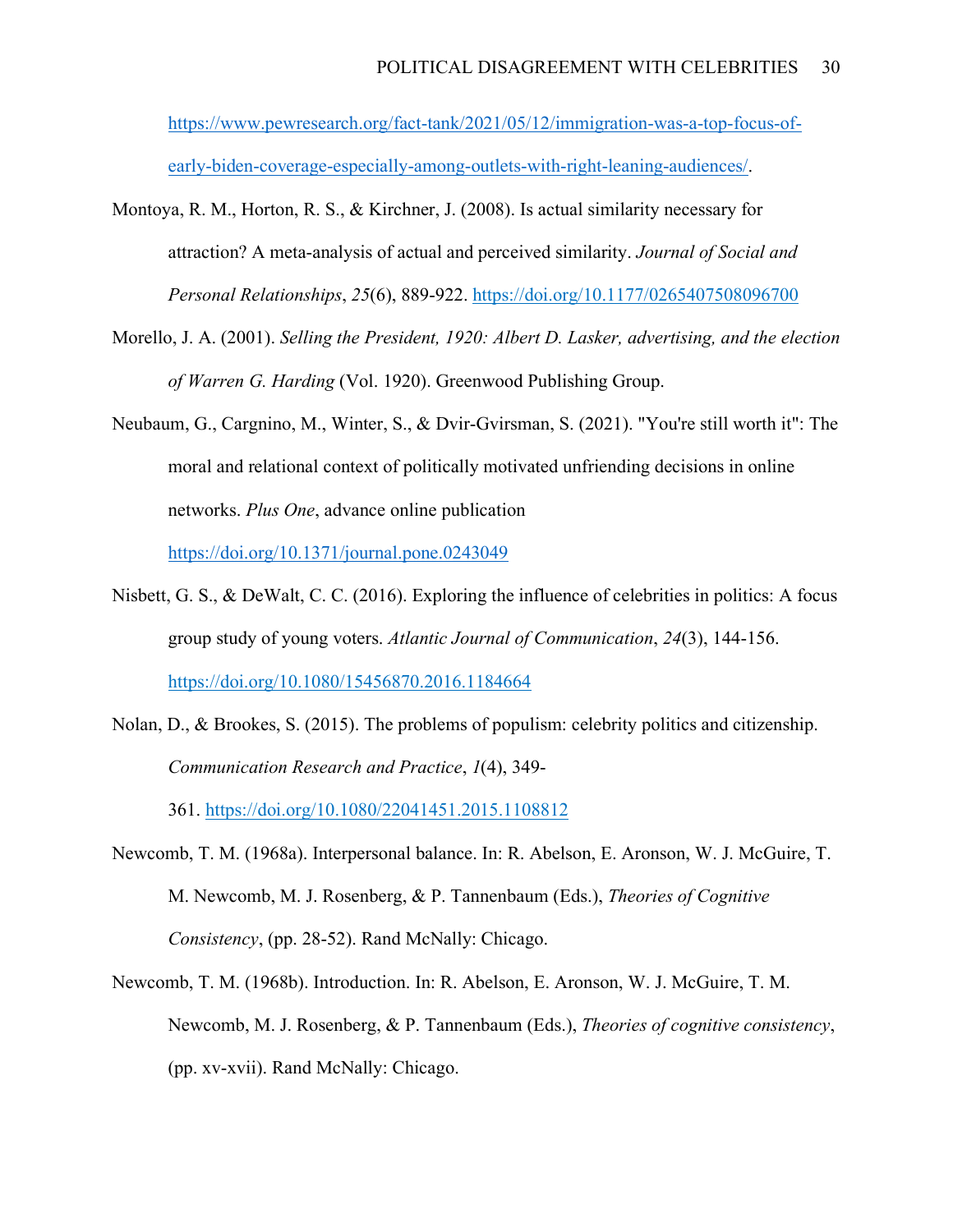- Nownes, A. J. (2012). An experimental investigation of the effects of celebrity support for political parties in the United States. *American politics research, 40*(3), 476-500. https://doi.org/10.1177/1532673X11429371
- Oldenburg, A. (2015, May 5). *Miley launches Happy Hippie Foundation*. USA Today. [https://www.usatoday.com/story/life/music/2015/05/05/miley-cyrus-launches-happy](https://www.usatoday.com/story/life/music/2015/05/05/miley-cyrus-launches-happy-hippie-foundation/26930451/)[hippie-foundation/26930451/.](https://www.usatoday.com/story/life/music/2015/05/05/miley-cyrus-launches-happy-hippie-foundation/26930451/)
- Redmond, M. V. (2015). Social exchange theory. *English Technical Reports and White Papers*. [https://lib.dr.iastate.edu/engl\\_reports/5](https://lib.dr.iastate.edu/engl_reports/5)
- Rogers, E. M., & Bhowmik, D. K. (1970). Homophily-heterophily: Relational concepts for communication research. *Public Opinion Quarterly*, *34*(4), 523-538. https://doi.org/10.1086/267838
- Rubin, R. B., Palmgreen, P., & Sypher, H. (2009). Parasocial interaction scale. In *Communication research measures: a sourcebook* (1st ed., pp. 273–276). Routledge New York, NY.
- Sanders, L. (2020, October 2). *Americans are less likely to have friends of very different political opinions compared to 2016*. YouGov. [https://today.yougov.com/topics/politics/articles](https://today.yougov.com/topics/politics/articles-reports/2020/10/06/friends-different-politics-poll)[reports/2020/10/06/friends-different-politics-poll.](https://today.yougov.com/topics/politics/articles-reports/2020/10/06/friends-different-politics-poll)
- Smith, T. (2020, October 27). *'Dude, I'm Done': When politics tears families and friendships apart*. NPR. [https://www.npr.org/2020/10/27/928209548/dude-i-m-done-when-politics](https://www.npr.org/2020/10/27/928209548/dude-i-m-done-when-politics-tears-families-and-friendships-apart)[tears-families-and-friendships-apart.](https://www.npr.org/2020/10/27/928209548/dude-i-m-done-when-politics-tears-families-and-friendships-apart)
- Starzyk, K. B., Fabrigar, L. R., Soryal, A. S., & Fanning, J. J. (2009). A painful reminder: The role of level and salience of attitude importance in cognitive dissonance. *Personality and Social Psychology Bulletin*, *35*(1), 126–137.<https://doi.org/10.1177/0146167208325613>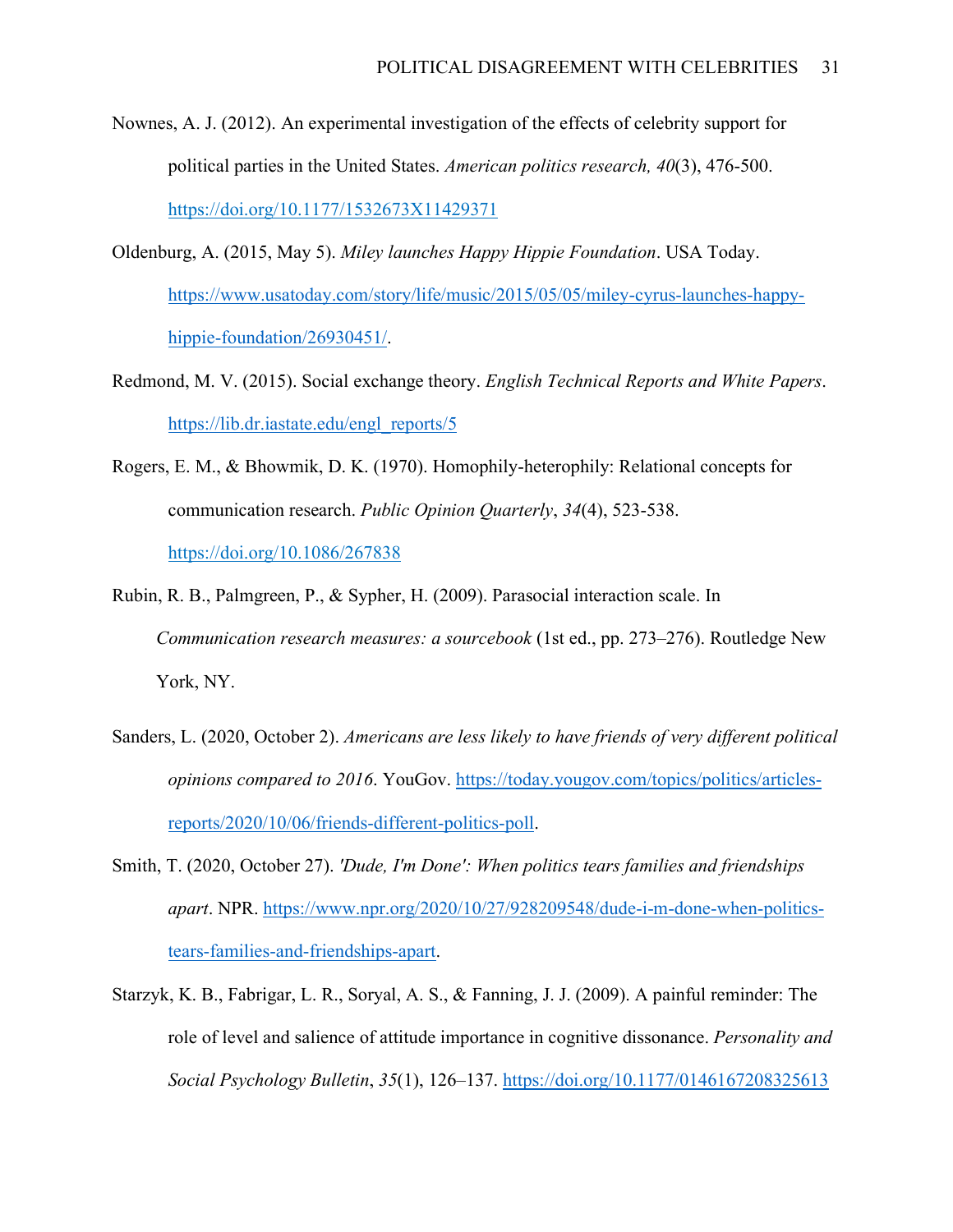- Stever, G. S. (2011). Fan behavior and lifespan development theory: Explaining parasocial and social attachment to celebrities. *Journal of Adult Development*, *18*(1), 1-7.
- Tukachinsky, R., Inaba, H., Kraus, K., Stewart, D., & Williams, M. (2019). Sex, likes and Instagram: Celebrity self-presentation on Instagram images. In C. Madere, *How celebrity lives affect our own: Understanding the impact on Americans' public and private lives,* (pp. 165-179). Rowman & Littlefield.
- Tukachinsky, R., & Sangalang, A. (2016). The effect of relational and interactive aspects of parasocial experiences on attitudes and message resistance. *Communication Reports*, *29*(3), 175-188.
- Tukachinsky, R., Walter, N., & Saucier, C. J. (2020). Antecedents and effects of parasocial relationships: A meta-analysis. *Journal of Communication, 70*(6), 868-894. https://doi.org/10.1093/joc/jqaa034
- Turner, J. R. (1993). Interpersonal and psychological predictors of parasocial interaction with different television performers. *Communication Quarterly, 41*(4), 443- 453. https://doi.org/10.1080/01463379309369904
- Veer, E., Becirovic, I., & Martin, B. A. (2010). If Kate voted conservative, would you? The role of celebrity endorsements in political party advertising. *European Journal of Marketing.*  https://doi.org/10.1108/03090561011020516

Wang, S., & Kim, K. J. (2019). Consumer response to negative celebrity publicity: The effects of moral reasoning strategies and fan identification. *Journal of Product & Brand Management, 59.* https://doi.org/10.1108/JPBM-10-2018-2064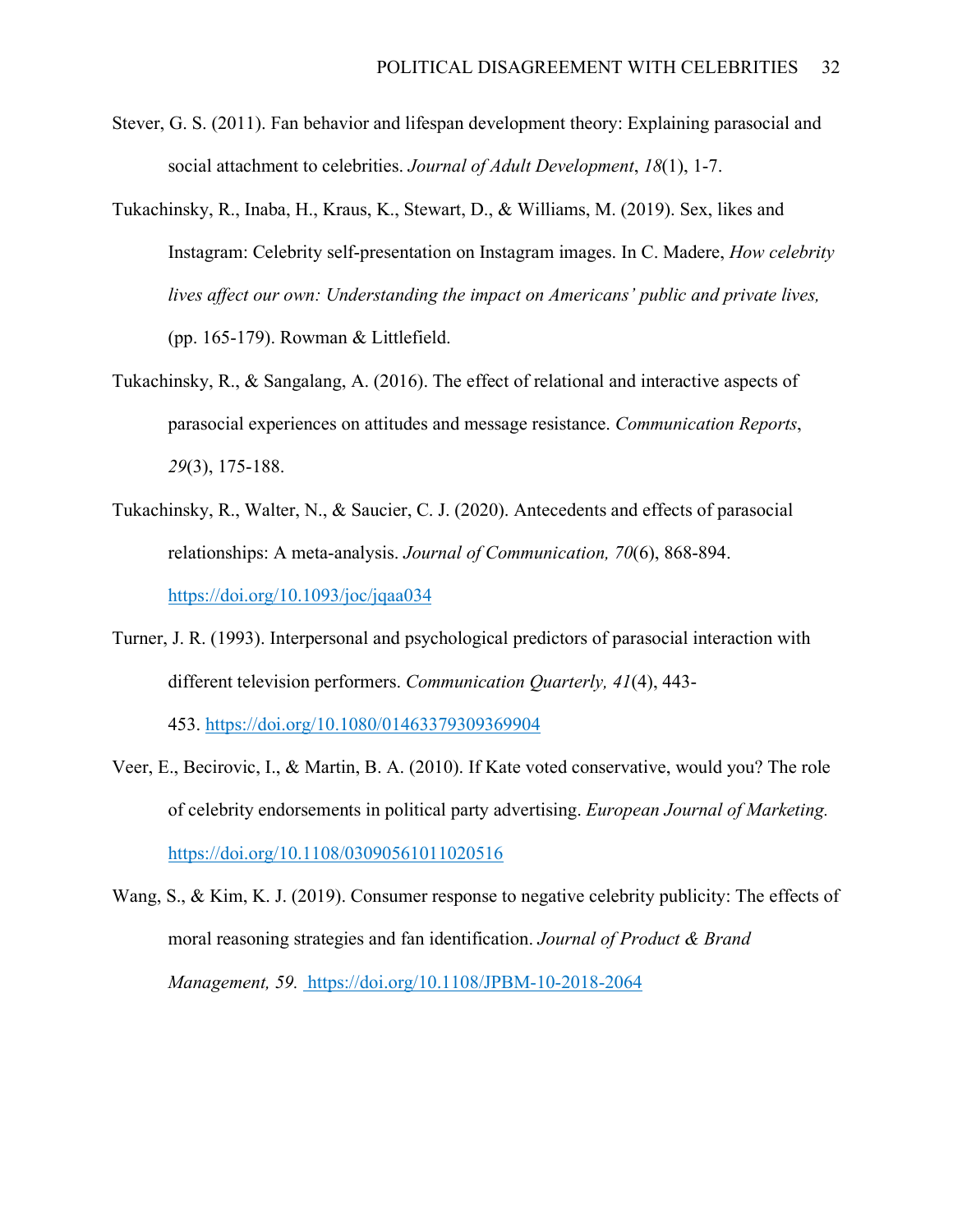Whitesides, J. (2017, February 7). *From disputes to a breakup: wounds still raw after U.S. election*. Reuters. [https://www.reuters.com/article/us-usa-trump-relationships-insight](https://www.reuters.com/article/us-usa-trump-relationships-insight-idUSKBN15M13L?utm_source=twitter&utm_medium=Social)[idUSKBN15M13L?utm\\_source=twitter&utm\\_medium=Social.](https://www.reuters.com/article/us-usa-trump-relationships-insight-idUSKBN15M13L?utm_source=twitter&utm_medium=Social)